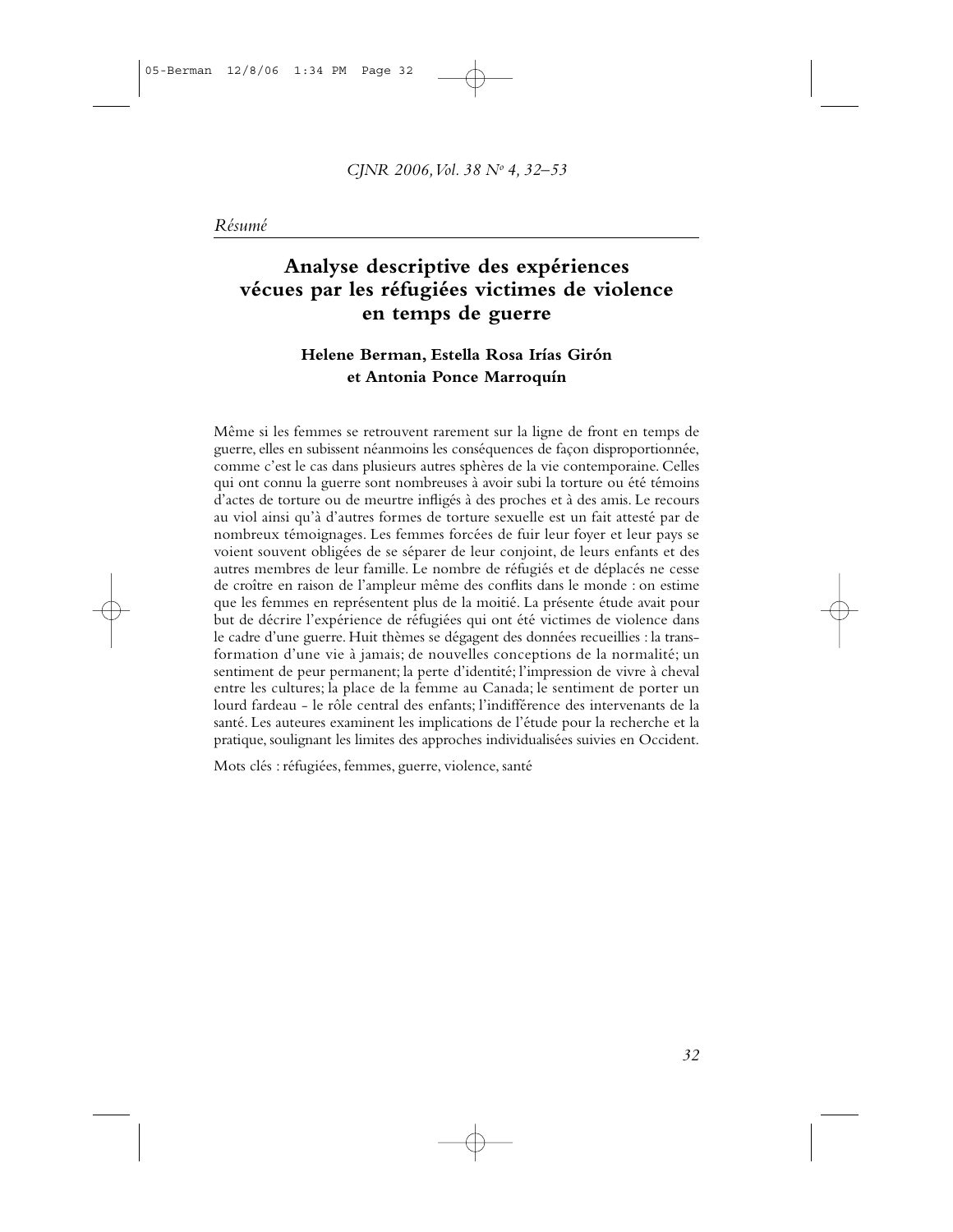CJNR 2006, Vol. 38 Nº 4, 32-53

# A Narrative Study of Refugee Women Who Have Experienced Violence in the Context of War

## Helene Berman, Estella Rosa Irías Girón, and Antonia Ponce Marroquín

Although women are rarely on the frontlines of battle, as in many other realms of contemporary life they bear a disproportionate burden of the consequences of war. Many have experienced torture firsthand or been witnesses to the torture or killing of family, friends, and loved ones. The use of rape and other forms of sexual torture has been well documented. For those who are forced to flee their homes and countries, separation from spouses, children, and other family members is common. Because of the sheer magnitude of global conflict, the number of refugees and displaced persons throughout the world has risen exponentially. It has been estimated that women constitute more than half of the world's refugee population. The purpose of this narrative study was to examine the experiences of refugee women who experienced violence in the context of war. Data analysis revealed 8 themes: lives forever changed, new notions of normality, a pervasive sense of fear, selves obscured, living among and between cultures, a woman's place in Canada, bearing heavy burdens - the centrality of children, and an uncaring system of care. Implications for research and practice, including limitations associated with individualized Western approaches, are discussed.

Keywords: Refugees, women, war, violence, trauma, narrative, health

#### Introduction

Although women are rarely on the front lines of battle, as in many other realms of contemporary life they bear a disproportionate burden of the consequences of war. Many have experienced torture firsthand or been witnesses to the torture or killing of family, friends, and loved ones. The use of rape and other forms of sexual torture has been well documented (Bourke, 2006; Drumbl, 2000; Hynes, 2004; Liebling, 2003; Moussa, 1998; Nikolic-Ristanovic, 2000; Young, 1997). For those who are forced to flee their homes and countries, separation from spouses, children, and other family members is common. Because of the sheer magnitude of global conflict, the number of refugees and displaced persons throughout the world has risen exponentially. It has been estimated that women constitute more than half of the world's refugee population, a scenario that has led Apfelbaum (2000) to suggest that we live in an era of uprooting.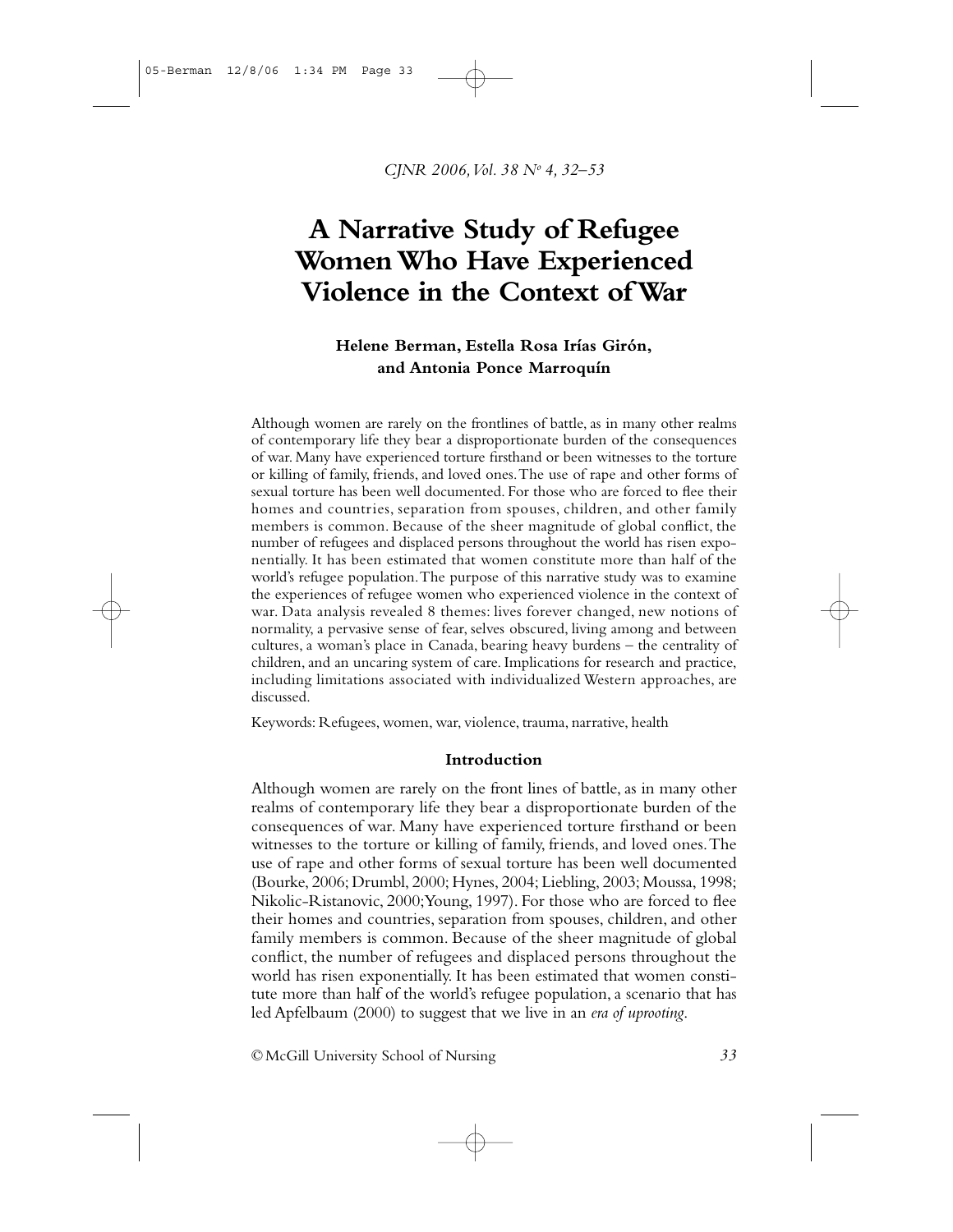For refugee women, the usual responsibility to care for, protect, and nurture their families never stops. Despite the premigration atrocities they may have endured, they are still expected to carry out their "mothering." The disproportionate burden carried by refugee women, and the unique challenges they face, have received growing attention in recent years. However, theoretical understanding remains sparse and few programs have been developed that are responsive to the needs of these women. The purpose of this narrative study was to investigate the experiences of refugee women who have lived through violence in the context of war before migrating to Canada. Three research questions were addressed: What experiences of premigration trauma have immigrant and refugee women had before arriving in Canada? How do premigration experiences influence current everyday life among refugee and immigrant women? What do refugee and immigrant women perceive as helpful or unhelpful in their interactions with health and social service providers? It was expected that the knowledge gained from this study could be used to offer recommendations for the provision of nursing care to refugee women that takes into account the intersecting realities of their lives

## The Policy Context for Refugee Women in Canada

In order to understand the sociopolitical status of refugee women in Canada, it is worth considering key documents that have informed policy and legislation over the past decade. Two papers, Not Just Numbers (1997) and Building on a Strong Foundation for the Twenty-First Century: New Directions for Immigration and Refugee Policy and Legislation (Citizenship and Immigration Canada, 1998), provided the framework for the passage of the *Immigration and Refugee Protection Act* (IRPA)  $(2001)$ . With an emphasis on "human capital," the expectations and requirements for entry into Canada stipulated within these reports and by the IRPA are extremely restrictive. Entry would be granted only to those individuals who have high levels of formal education, are capable of supporting themselves or resettling in 12 months (in the case of refugees), speak at least one official language or have the ability to learn it quickly, are relatively young, are in excellent health, and exhibit the ability to adapt quickly and successfully to Canadian culture. Notably absent is attention to emotional trauma, imposed isolation, lack of a supportive social network, sexism, racism, and ethnocentrism. In a critique of Not Just Numbers, Arat-Koc (2000) observes that the paper is "a product of antiimmigrant, anti-refugee, and racist sentiments" (p. 18), especially with respect to newcomers from non-traditional source countries. Arat-Koc asserts that the report's recommendations overlook the most disadvantaged group of immigrants and refugees, namely poor women and women of colour, and, moreover, that the document lacks a gender-based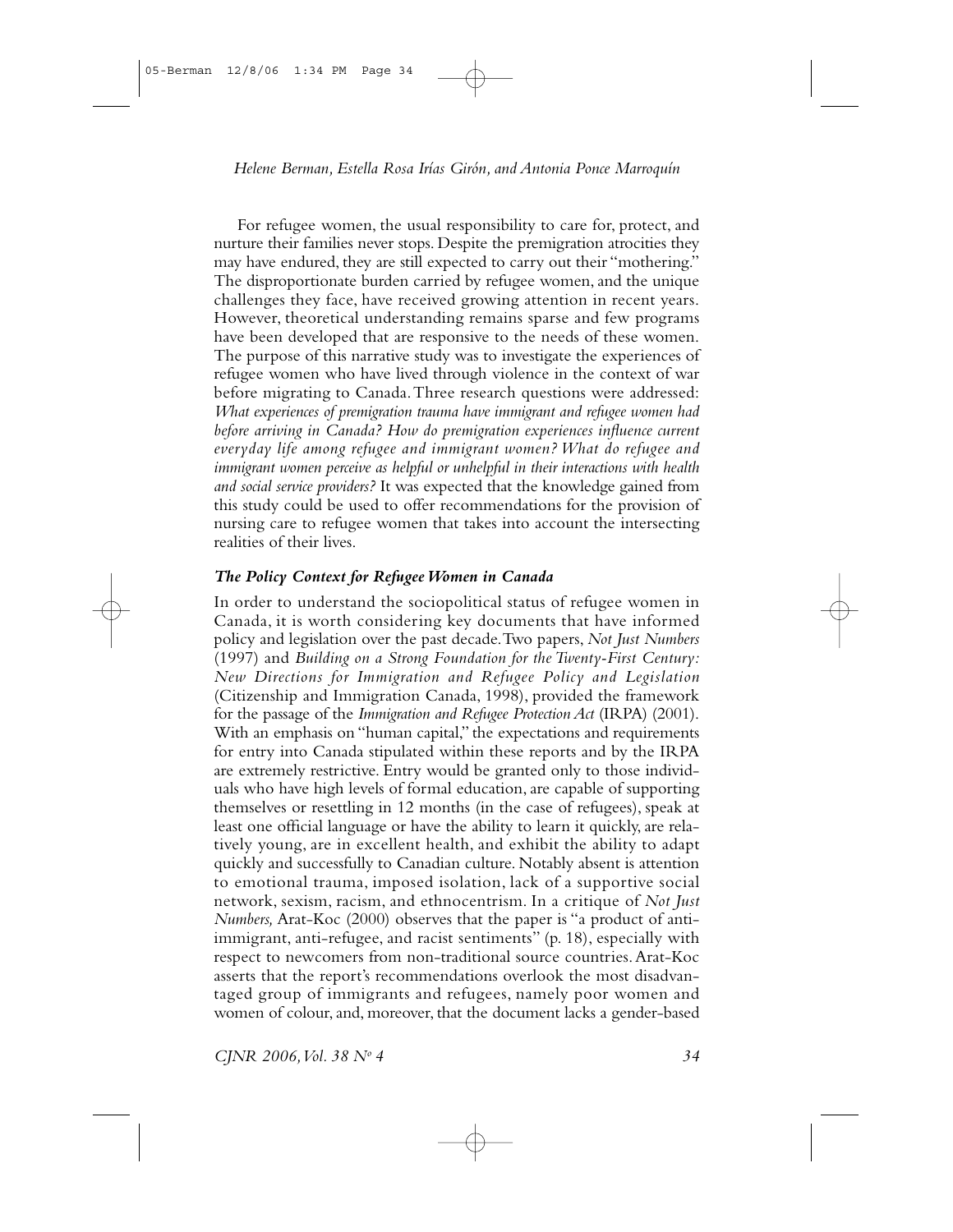analysis in its recommendations and "fails to acknowledge and address existing bias and discrimination against women in the immigration and refugee system" (p. 18).

Women and children are among those most adversely affected by these guidelines. Many refugee women have limited access to formal education, language courses, jobs that might provide them with needed skills, and financial resources. The fact that women are often victims of rape and other forms of intimate partner violence, while a large number of children suffer malnutrition and other health problems in the refugee camps, though well established, is essentially ignored in these documents. Finally, the New Directions recommendation to dissolve the Live-In Caregiver Designated Class, "the one predominantly female immigration stream," and incorporate it into the Temporarily Highly Skilled Foreign Workers Class seems to be an attempt to leave more space for a malecentred flow of human capital (Hyndman, 2000, p. 9). These facts make the report's stipulations not only controversial but unrealistic. Despite significant concerns with current policies, several positive initiatives have been undertaken in an effort to include women's needs and voices in the international agenda. For example, the Canadian Immigration and Refugee Board's decision to adopt the Guidelines on Women Refugee Claimants Fearing Gender-Related Persecution in 1993 represents an important effort to acknowledge the lived realities of refugee women. As well, the proposed policy direction that the Family Class criteria be broadened to include persons in common-law and same-sex relationships is commendable. However, we need more inclusive criteria that "explicitly recognize women's rights as human rights and incorporate human rights abuses directed at women and children including sexual violence, domestic violence, and sex slavery" (Arat-Koc, 2000, p. 22). In the absence of explicit recognition of the distinct forms of abuse experienced by women and children, the net effect is policy that privileges men over women and that relegates the needs and welfare of women and children to the fringes of immigration and citizenship legislation.

#### **Literature Review**

This literature review examines research that is relevant to an understanding of the experiences of refugee women. It includes studies related to premigration experiences, including rape and other forms of sexual torture carried out in the context of war, and postmigration experiences and resettlement. The review is a result of database searches in the fields of nursing, sociology, anthropology, and psychology. Because much of the current knowledge regarding the responses of refugee women to wartime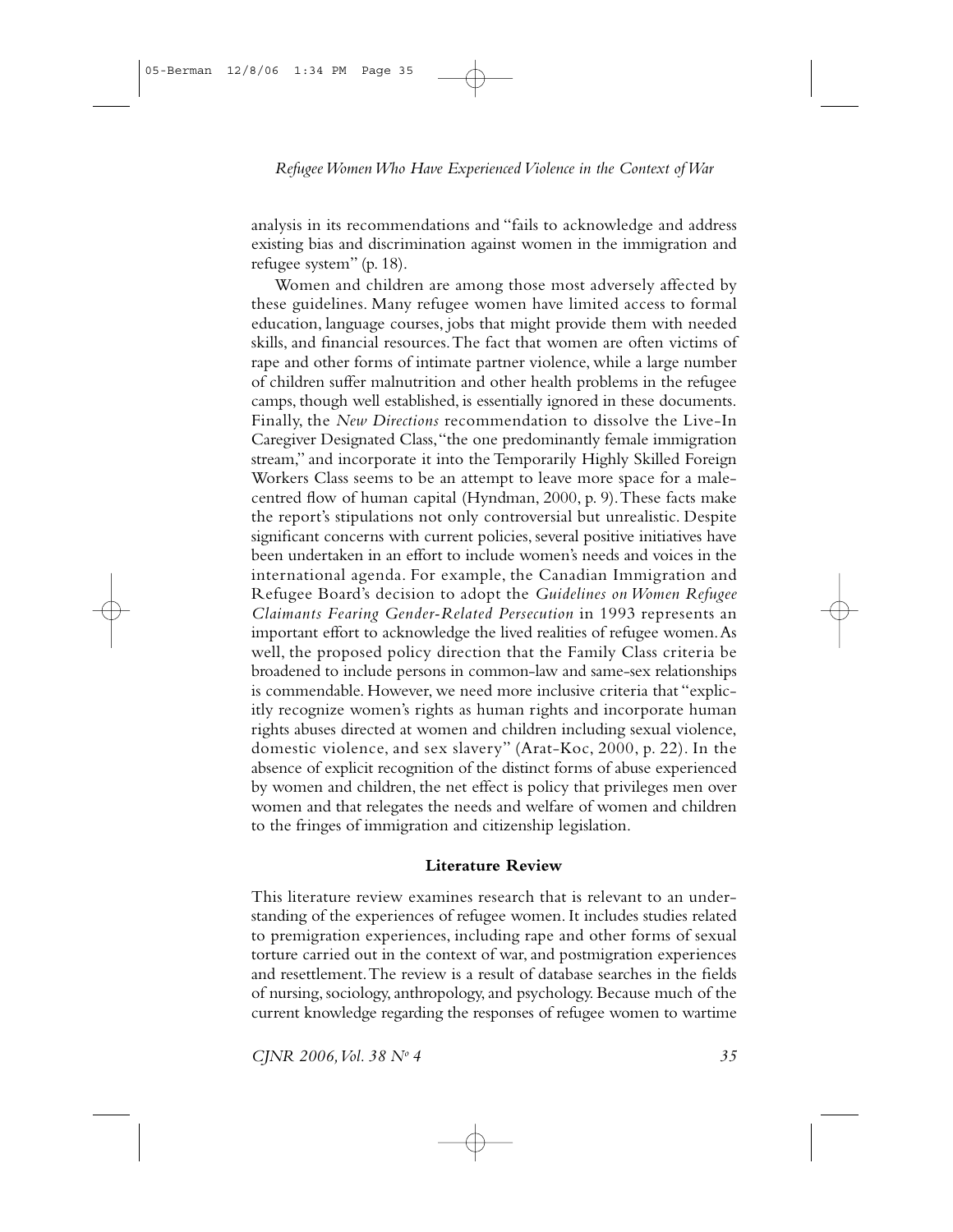trauma is derived from research using the concept of posttraumatic stress disorder (PTSD), several critical issues are identified.

## **Premigration Experiences**

Before coming to Canada, refugee women are typically exposed, directly or indirectly, to a range of premigration atrocities. During the war in Bosnia, many women knew that their husbands were being beaten and tortured while held in concentration camps; although they did not witness the beatings, they saw the aftermath  $-$  the physical and emotional scars — and were deeply traumatized, and forever changed, by the events (Weine et al., 2004; White-Earnshaw & Misgeld, 1996). Similar experiences have been described in research with women from Mozambique (Sideris, 2003), Iraq (Laban, Gernaat, Komproe, Van der Tweel, & De Jong, 2005), Ethiopia (Fenta, Hyman, & Noh, 2004), and El Salvador (Zentgraf, 2002).

Many refugee women spend months or even years in refugee camps in their own or neighbouring countries. Although women in these camps are safe from the bombing and gunfire, they often experience sexual or physical abuse, lack of food, inadequate health care, isolation, and severe emotional trauma (Cardozo, Talley, & Crawford, 2006). Commenting on refugee camps, Crisp (2001) notes the lack of funding from the United Nations High Commission for Refugees and the failure to promote sustainability and development in these communities, thus promoting a cycle of dependency for the aid recipients. Shanks and Schull (2000) write about the occurrence of gender-based violence in refugee camps, asserting that the perpetrators of violence are often the peacekeepers, who have coerced women to engage in sexual activity in return for food (Black, 1998; Hynes, 2004).

Much of the research related to the experiences of women exposed to war has focused on the incidence of PTSD. In their study of the patterns of psychological distress among Salvadoran women refugees, Bowen and colleagues (1992) found that more than 50% of the participants exhibited PTSD symptoms, including recurrent and intrusive recollections, dreams, flashbacks, and intense feelings associated with the event; 41% met the diagnostic criteria for PTSD. The authors conclude that "there may be a high incidence of PTSD among the general population in El Salvador, with particularly traumatic effects on women" (p. 271). Similarly, Eytan and colleagues (2004) report that, among a sample of Kosovar refugees, 23.5% suffered from PTSD, with higher rates among females.

With respect to women refugees in the host countries, PTSD may be exacerbated by "long-standing conditions of social illegitimacy, powerlessness and violence" (Farias, 1991, p. 179). When the stress of alienation is coupled with family disruption, unemployment, inability to speak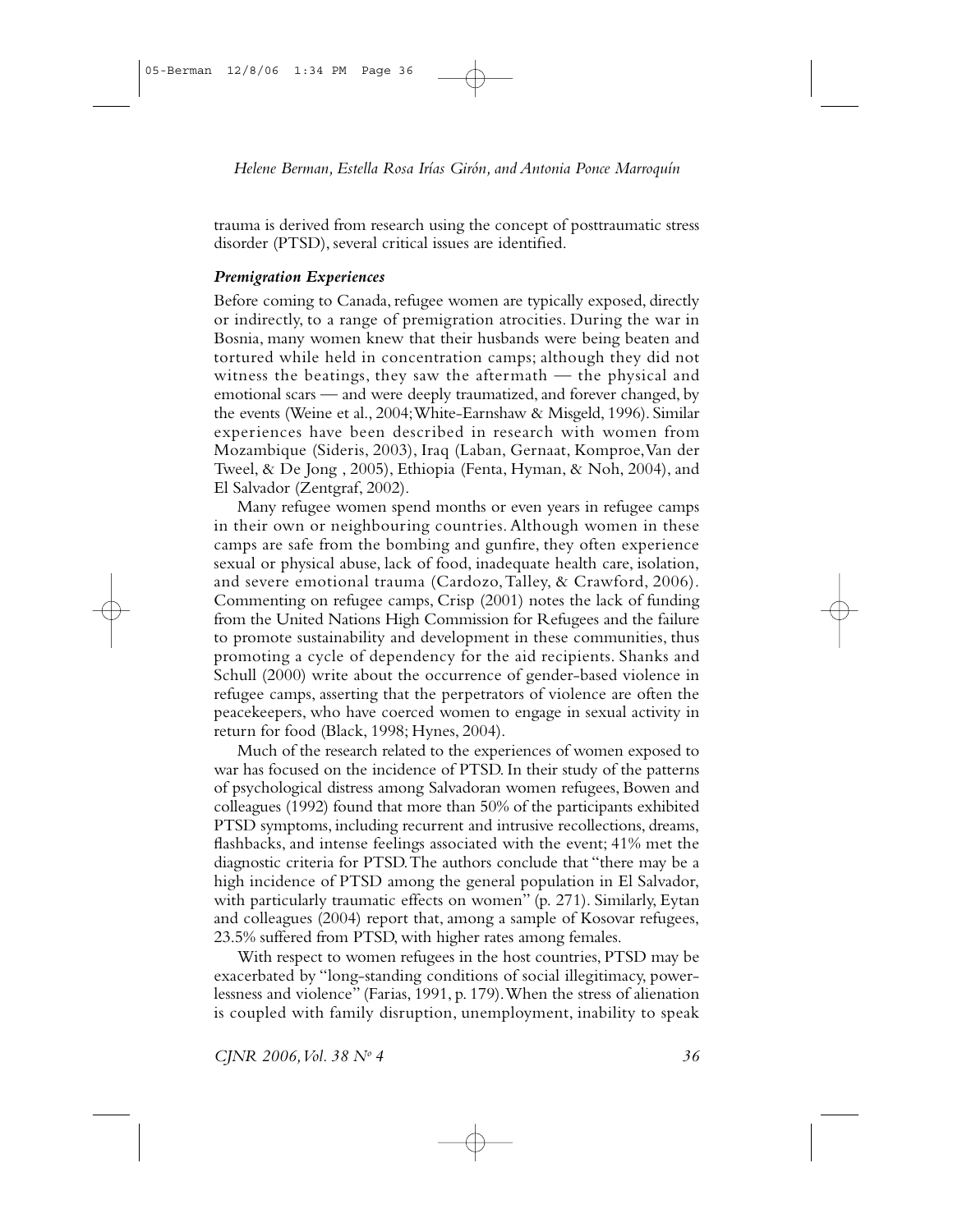either official language of the host country, and lack of social support, women may experience "a sense of personal disarray" (p. 186). These findings are supported by those of Gafner and Benson  $(2001)$ , who report that PTSD hampers the ability of Central American refugees to integrate into the host society.

Sexual torture, assault, and rape in warfare. Rape and other forms of sexual violence against women occur in times of war and peace. In warfare, however, the brutality and acceptability of rape are escalated by the fact that "in the eyes of the rapist, the woman is the enemy" (Nikolic-Ristanovic, 2000, p. 48). In a study conducted in Sierra Leone, women in 94% of the households surveyed had experienced wartime "rape, torture, and/or sexual slavery" (Hynes, 2004). The use of rape as a weapon of war has also been clearly documented in studies with refugees from the Balkans (Nikolic-Ristanovic) and Mozambique (Sideris, 2003).

The way in which women experience wartime rape is exacerbated by the patriarchal values ingrained in society and amplified by what Hynes calls the "culture of war." Sideris (2003) observes that gender discourses tend to lay the main responsibility for sexual integrity on women as the bearers of culture. For example, after the mass rape of women in Rwanda, the combined pressure of Roman Catholic values and social norms dictating that children of militiamen be rejected and considered "lixo" (rubbish) resulted in women giving birth in secret and abandoning their babies (Sideris).

According to Nikolic-Ristanovic (2000), during wartime "women's bodies become a battlefield where men communicate their rage to other men, because women's bodies have been the implicit political battlefields all along" (p. 63). Aron, Corne, Fursland, and Zelwer (1991) discuss the sociopolitical context of sexual abuse with respect to Guatemalan and Salvadoran refugee women. They delineate the differences between institutionalized (wartime) and non-institutionalized (peacetime) sexual assault. In state terrorism, sexual violence and rape are gender-specific and are seen as a means of annihilating the political opposition. Rape becomes a normal act, carried out to gain social control on behalf of the collectivity. The assailants are not punished because their acts are considered to be politically motivated. The authors note, not surprisingly, that refugee women often avoid speaking about sexual torture and rape for fear of losing whatever support they might have, not being believed, or, ironically, being blamed.

The shortcomings of the international human rights laws and their failure to adequately protect women's rights have been addressed by numerous human rights advocates (Copelon, 1999; Malone, 1996; Pratt & Fletcher, 1994; Walton-Roberts, 2004). In recent years, efforts have been made to have rape included as a form of torture in the Tribunal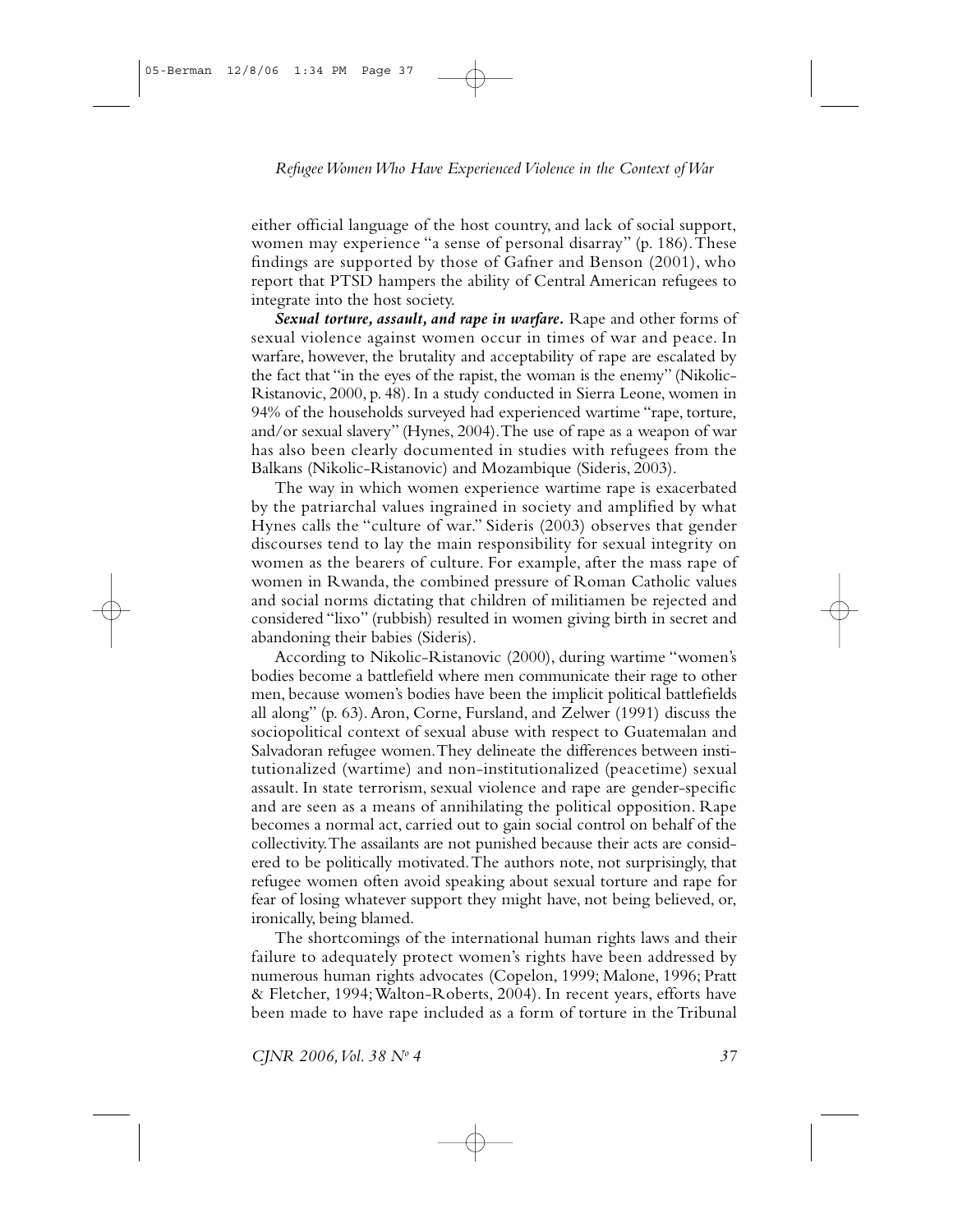Statute under the Geneva Conventions and in the United Nations Torture Convention more explicitly. To date, rape has been mostly implied or very broadly presented in the legislation, and the only article in the Statute that explicitly identifies rape as a crime is Crimes against Humanity, Article 5 (Copelon, 1999). While Canada has shown some leadership by recognizing gender-based persecution and using gender guidelines since 1993, the devastating physical and psychological consequences of rape need to be included in the legislation.

## **Postmigration Resettlement**

Many researchers have described the multiple losses that refugees face following migration to a new country. Prominent among these are the loss of homeland, loss of family members, loss of language, and loss of culture and its values (Forbes Martin, 2004; Jiwani, 2001; Momartin, Silove, Manicavasagar, & Steel, 2004; Warriner, 2004). Zabaleta (2003) writes of the suffering among refugee women who have lost their professional and personal identity, exacerbated by government policies that effectively restrict them to housekeeping and childrearing activities.

Resettlement is considered particularly stressful for women who have been separated from their families (Franz, 2003). Simich (2003) explores the supportive roles that the extended family can play in refugees' resettlement and notes that the ability to re-establish social networks and shared cultural experiences is critical. According to Beiser (1999), changing gender roles within the family heightens the sense of marginalization and depression among refugee women.

Seu (2003) conceptualizes the barriers to successful adjustment as either societal or individual. The societal barriers include racial, sexual, and cultural discrimination. Seu observes that xenophobia, cynicism, and the stereotyping of refugees are often internalized among citizens of host countries. From Seu's perspective, derogatory labelling and treatment of refugees is a defensive mechanism by which citizens avoid social responsibility for human rights abuses and express feelings of righteous indignation.

Culture shock and the relegation to minority-group status contribute to women's isolation and sense of displacement. The language barrier constitutes another significant impediment for refugee women and is one of the main obstacles to finding employment (Warriner, 2004). Language programs for newcomers in Canada are largely underfunded, and where courses are available refugee women who have suffered trauma may experience memory and concentration problems, making the task of learning a new language exceedingly difficult (Warriner).

Underemployment is another significant stressor in the lives of refugee women (Beiser, 1999). In her research with Bosnian refugee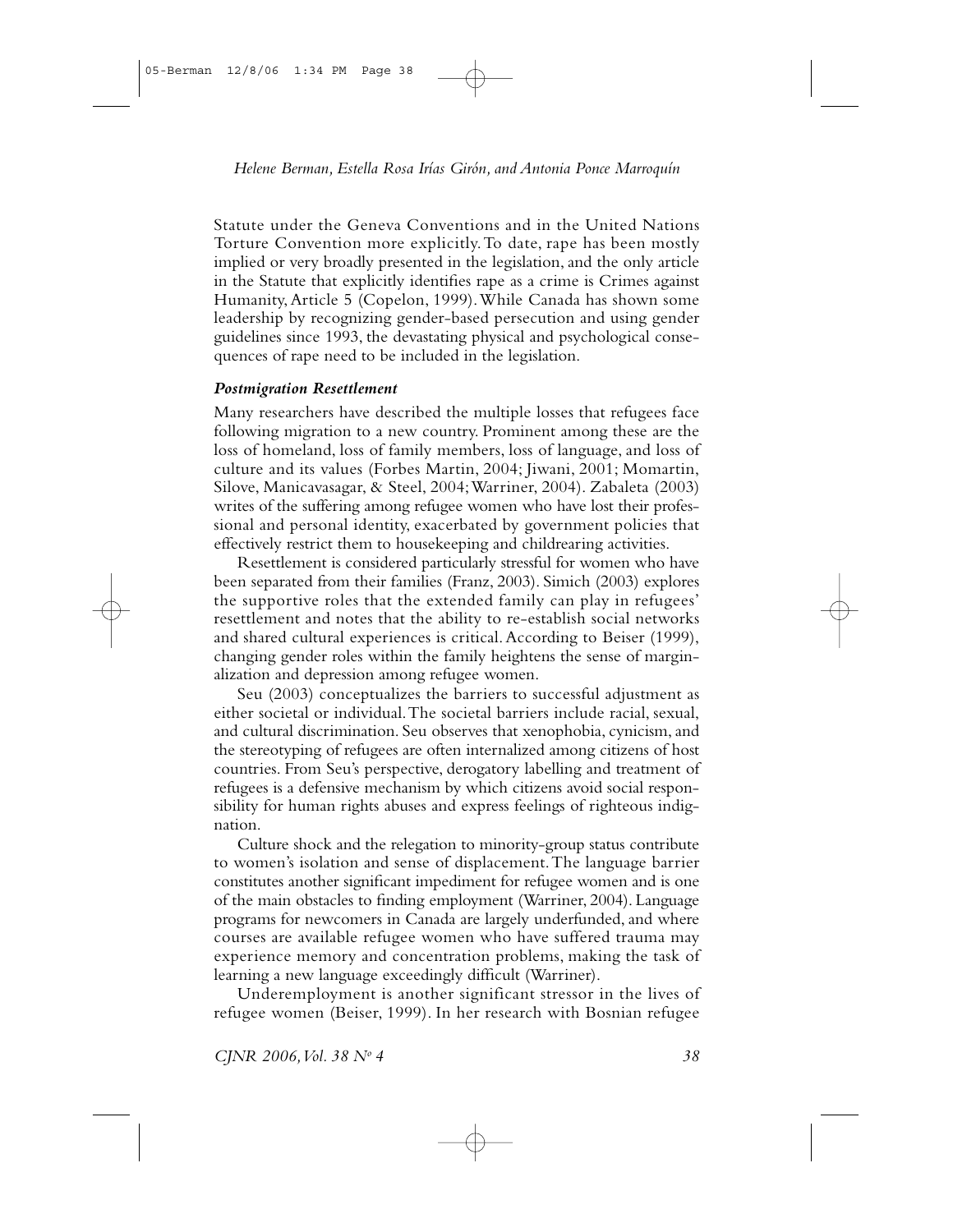women, Franz (2003) found that many accepted low-paying, low-skill jobs so as not to "upstage" their husbands; in this way, traditional gender roles were reinforced and sustained. In research with women from El Salvador, Zentgraf (2002) observed that work outside the home is not new to many refugee women and often gives them confidence and a sense of autonomy.

In sum, refugee women who have experienced violence in the context of war face a multitude of premigration and postmigration challenges. While much of the research related to this population has focused on the incidence of PTSD, several researchers have questioned the validity and relevance of the PTSD construct with respect to refugees from non-Western countries (Bracken, 1998; Friedman & Jaranson, 1994; Muecke, 1992). According to these researchers, PTSD is a diagnostic label established among individuals from Western societies who had experienced trauma and subsequently applied to refugees from non-Western countries. While they admit that all individuals display some similar symptoms, Friedman and Jaranson point out that "ethno cultural differences in the expression of traumatic stress may not conform to the diagnostic criteria for PTSD" (p. 215). Thus, the ethnocentricity and narrowness inherent in the PTSD model might affect our ability to fully comprehend the meaning of trauma in the lives of refugee women. Further, Salis Gross (2004) argues that the concept of trauma is often threatening to refugees, as the acceptance of the trauma discourse may undermine their experiences as victims of human rights violations, forcing them to accept a label in order to achieve legal status in the host country.

#### **Research Methods**

A narrative research design was used to address the research questions. Although narrative research embraces many theoretical approaches, several assumptions are shared. One of these is consensus on the pervasive nature of stories and storytelling. Under this assumption, human beings are storytelling organisms who, individually and socially, lead storied lives. Although storytelling has historically been accorded a marginal position in research, it has emerged as an approach with considerable potential (Berman, 2000; Dossa, 2004).

All of the women took part in an individual interview, conducted in an informal manner that encouraged dialogue and reflection. Thus, the semi-structured interview guide developed for this research was used flexibly and consisted of open-ended questions on aspects of the women's lives before, during, and after migration to Canada. The interviews were conducted by two of the authors in either English or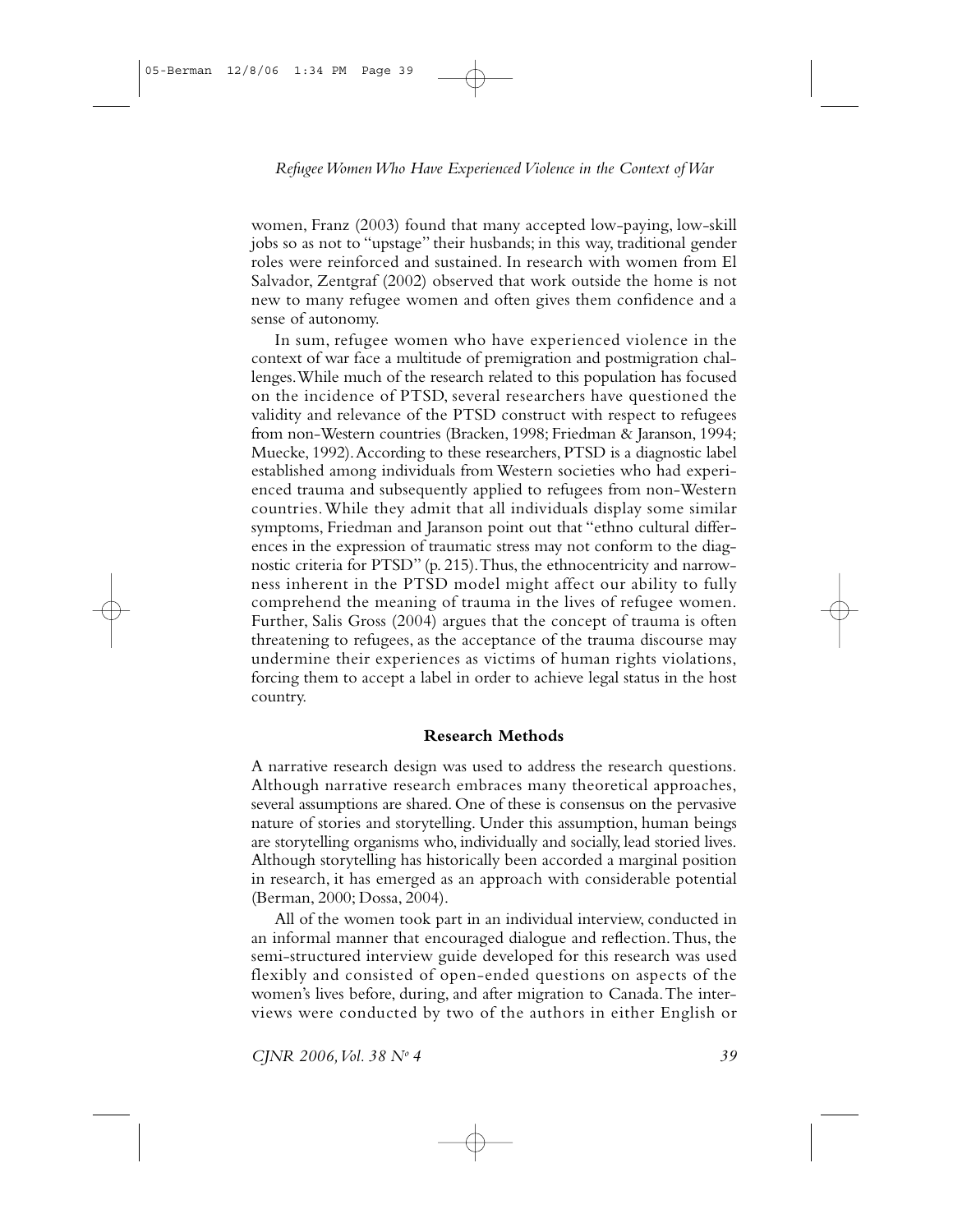Spanish. The Spanish interviews were translated using the "back translation" method. All interviews were audiotaped and transcribed verbatim. The interviews lasted approximately 2 hours and were conducted at a location chosen by the participants, usually in a quiet room in their place of residence. Ethics approval was obtained from the Health Sciences Human Subjects Review Board of the University of Western Ontario prior to data collection.

Data were analyzed using methods suggested by Mishler (1986) and Riessman (1993). These entailed re-transcribing sections of text that appeared to take a narrative form, thus establishing the boundaries of the narratives; reduction to the core narrative; and analysis of the core narrative. A qualitative computer program was used in the coding and sorting of data. By attending to the context and content of the narratives, we attempted to create a "conversational space" through reflexive listening and reading. Our challenge was to listen to the voices of the women in ways that allowed us to capture their "lived realities" while simultaneously understanding how these realities are shaped by dominant social and political systems.

Upon completion of the interviews, all participants were invited to attend a focus group during which emerging themes were shared, discussed, and revised. Six of the women took part in this process. In addition, an invitational community forum was held with health and social service providers, community stakeholders, policy-makers, and most of the study participants.

## Sample

Sample size was determined according to the criterion of saturation, meaning that that sampling was discontinued when no new themes emerged from the interviews. The final sample consisted of nine women: three from Bosnia, three from Guatemala, two from El Salvador, and one from Chile. The women from Central and South America had arrived in Canada during the 1980s, those from Bosnia in the 1990s. One participant had not completed high school, six had undergraduate degrees, and one had postgraduate university education. All of the women had respected professions before arriving in Canada. Included were two teachers, one doctor, one psychologist, one clerk, one nurse, and one artist. None of the women were able to practise their profession in Canada as their academic credentials and professional experiences were not recognized or validated. Four women returned to school and earned new degrees. The others, after years of being underemployed and holding low-paying jobs, managed to achieve what they considered a respectable lifestyle. Some were still trying to gain social acceptance and a sense of belonging within Canadian society.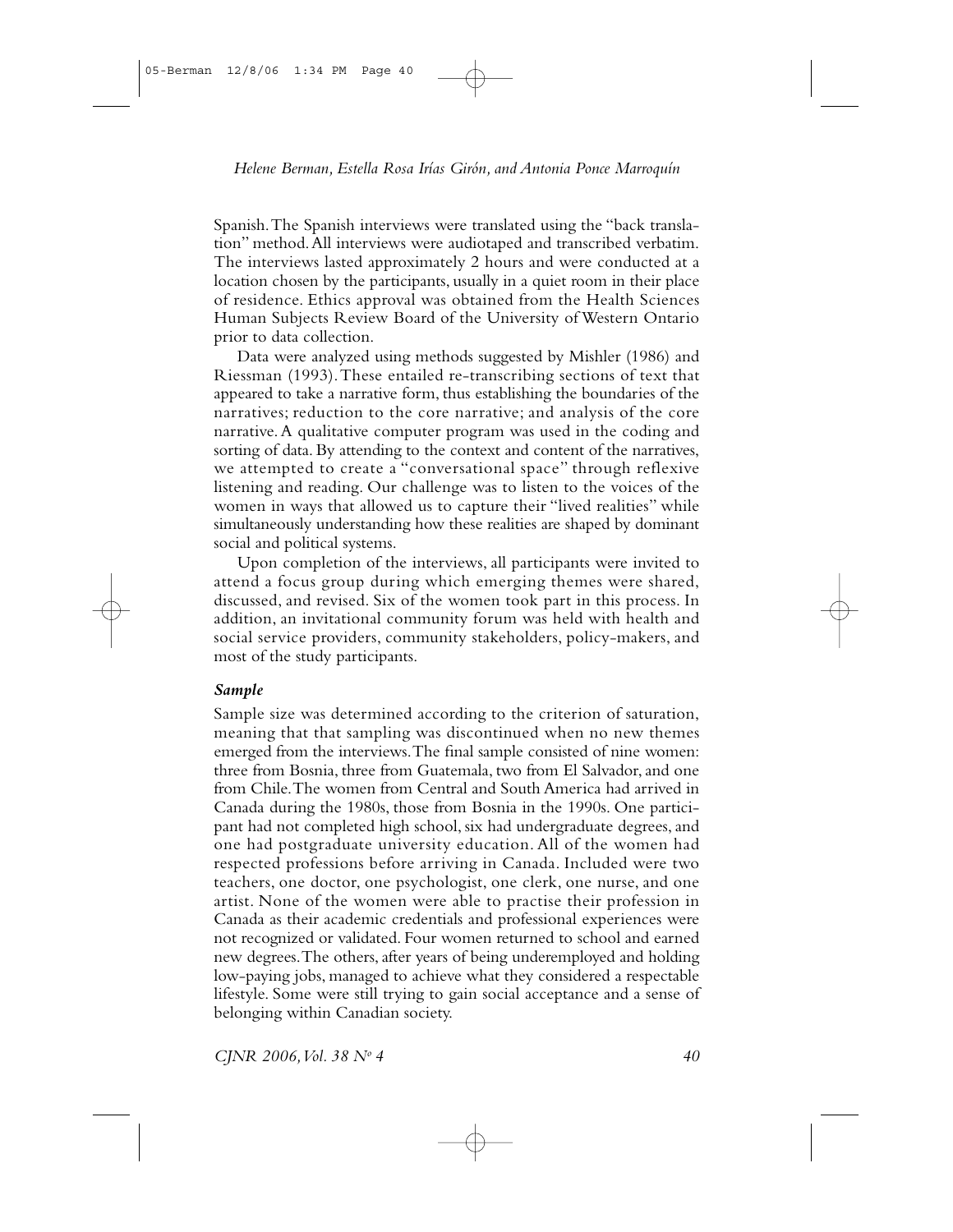## **Findings**

The women described traumatic experiences that included both direct and indirect exposure to violence. It was evident that their experiences of pain and suffering were shared equally, regardless of whom the trauma was directed at. For these women, life would never be the same. In this presentation of the findings, all names are pseudonyms.

## Violence of War in the Lives of Women

Before coming to Canada, all of the Central and South American participants had been involved in various forms of social action. Their efforts included the seemingly innocuous activity of participating in labour unions, literacy programs, teachers' associations, and health reforms. However, in the social and political context of their countries, such activities targeted them as subversives. Paula, a participant from El Salvador, recalled an incident involving her husband, a teacher. He had attended a teachers' union meeting to plan activities for the school year when helicopters began to encircle the region. The army captured 40 teachers, including Paula's husband, and took them to a clandestine jail where they were imprisoned and tortured for 15 days. Later, the army destroyed their home and burned most of their belongings. According to Paula, people in the city who were in any way associated with human rights organizations were viewed as a threat and forced underground. The outcome of being found was typically persecution and/or death.

Virtually all of the women acknowledged that, in addition to the violence of war per se, other forms of violence — physical, sexual, and/or emotional — became an integral part of their lives. Many stated that they knew women who had been raped or that they had been sexually abused themselves. Although the incidents occurred long before, in some cases as much as 20 years, their accounts were clear and detailed. One woman described an incident in Guatemala when she was 15 years old:

[The soldiers] yelled at me and forced me out of the shower. They did not allow me to get dressed and with the butt of their bayonets were pushing me. They made me give them a tour of the house as they ransacked it and then took me naked out of the house... I yelled at the maid to ask for help, but she fled. The neighbours closed their doors and I felt so scared and infinitesimal. I was almost 16 years old.

Miriam recalled an incident in Chile when soldiers prodded her and a group of women anally using electrical wires while swearing and threatening to "screw" them. Some of the women were physically assaulted and others verbally harassed about the "firmness and appearance" of their "butts."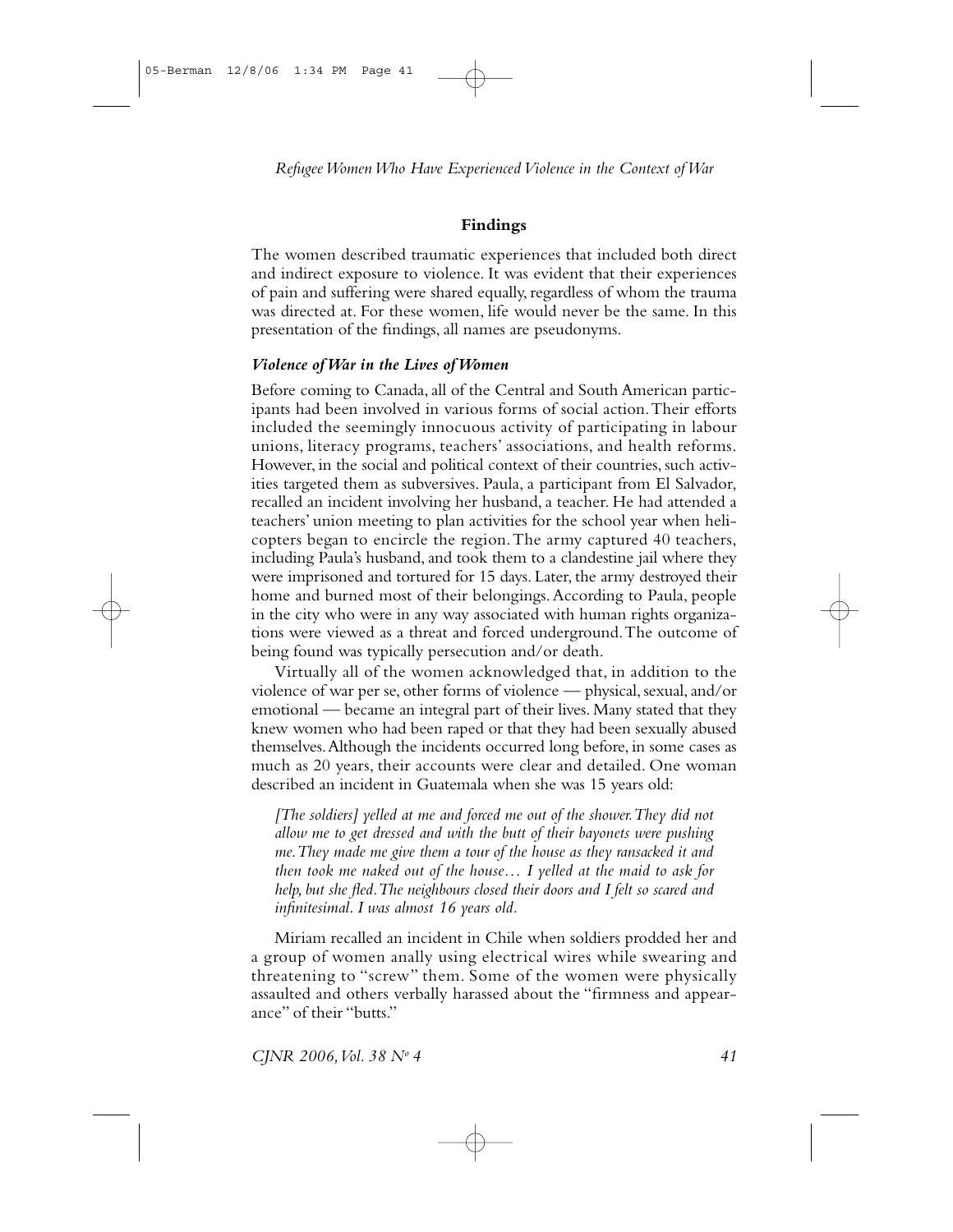Frequently, the women's homes were invaded by strangers who would interrogate them and raid their homes before leaving. Raquel recognized this tactic as a form of torture. She described an incident during which soldiers invaded and ransacked her house while interrogating her about her husband. After they left, Raquel began to comprehend the enormity of the danger she and her husband were in, firmly believing that they would face torture, and possibly death, if they did not escape.

Lives forever changed. In many instances the wars were perceived to have begun very rapidly and the women's lives were changed suddenly and dramatically. Ariana, from Bosnia, recalled that, without apparent warning, she "woke up in a war, where everybody was trapped in their houses and the entire town was surrounded." Mira, also from Bosnia, had not believed that war in Sarajevo was imminent when she was forced to flee with her two children to Vienna, where they sought refugee status. Her husband stayed behind and fought with the Muslims, although he was not Muslim. Mira did not hear from him for three years. After the war, her family managed to come to Canada, where their lives were once again "turned upside down."

The women described how they were changed emotionally as a result of physical trauma, and noted that these changes, in turn, affected their physical health and well-being. One of the Bosnian women said that her menstrual periods stopped, which she attributed to shock, fear, and stress. After the war, she was unable to conceive a child. Excessive weight loss, malnutrition, and loss of hair and teeth were also described by the women.

All participants shared a deep sense of helplessness knowing that their loved ones were being tortured or were suffering in concentration camps or jail. They described the profound impact that this had on them, stating that witnessing violence was as devastating as having violence inflicted upon themselves:

I saw my cousin be shot at his face. His eyes were open. They shot him on his face! I had a disbelief and questioned why at his face? People that were killed were all neighbours and friends.

A woman who had described her husband's experience of torture and violence while in prison explained that soldiers would take some prisoners outside and stage "mock executions" to instil fear among the others.

The women often had difficulty, not surprisingly, remembering and recounting their stories, either laughing nervously or crying as they reflected on their past. The profound way in which war had altered their lives was particularly evident in the words of one woman: "War changed people, changed minds, changed everything."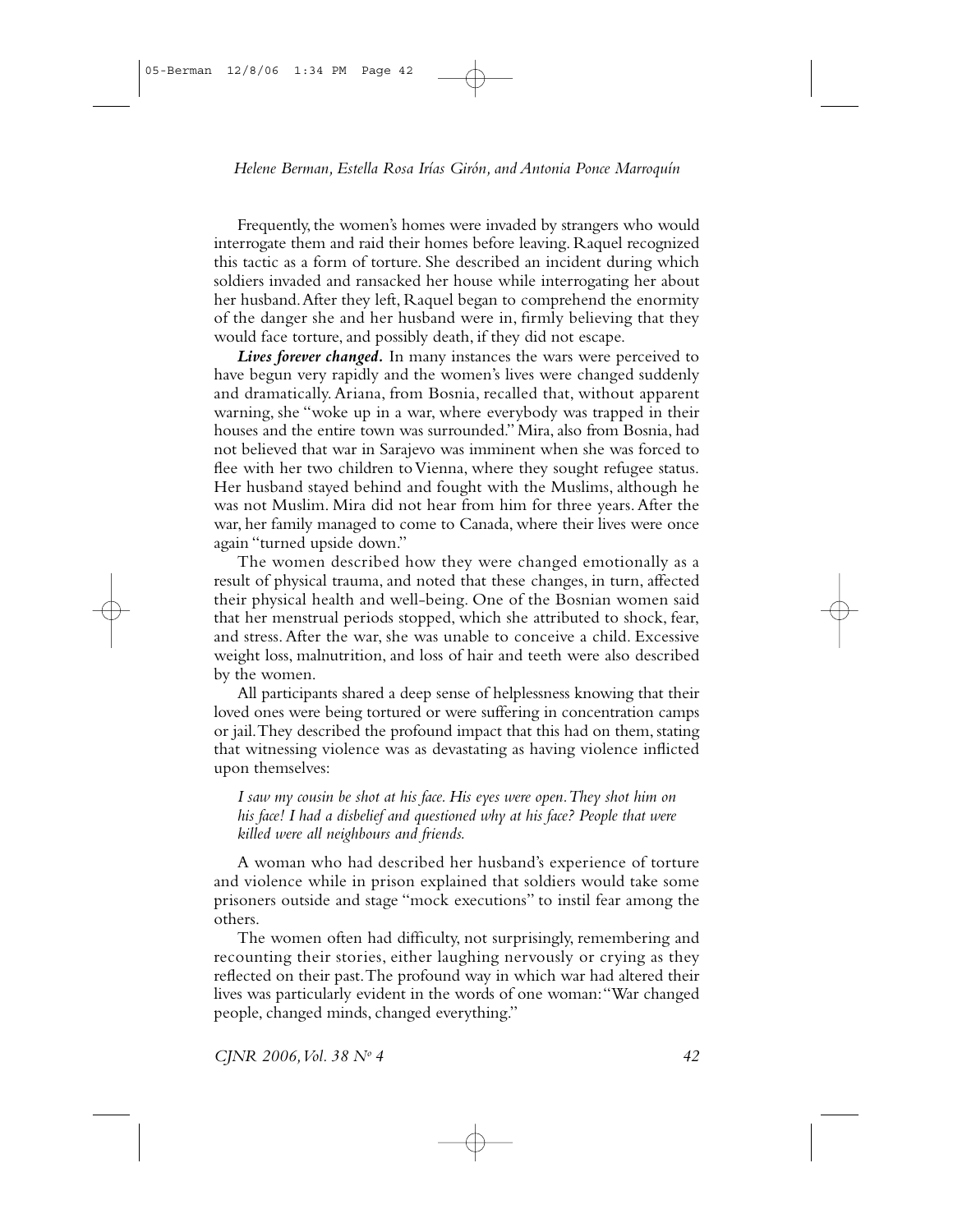New notions of normality. Although most of the women were able to recall life in "better times," they stated that once war began it became a defining feature of everyday life. Witnessing and experiencing violence became commonplace and "normal." It became routine to be followed by the "authorities," to encounter armed soldiers and war machinery in the streets, and to hear the sound of gunfire sporadically both near and distant. The black market flourished, inflation was rampant, and long queues for water, milk, bread, or meat became the norm. According to the participants, the most disturbing aspect of this situation, and a somewhat eerie one, was that it came to represent the usual state of affairs. One woman told of a time when she would hear grenades going off, one at a time, and because the sound was so familiar to her, she knew they came in threes. After the three grenades went off, she would get out her broom and sweep the sidewalk  $-$  just as one might clean up any other debris from the streets.

Over time, the toll on the women's health and well-being became evident. Deprived of electricity, water, and basic medication in the refugee and concentration camps, they developed a variety of infectious diseases. Despite the hardships, the women expressed gratitude that they and their families were alive, even if separated.

## Arrival in a New Country: The Influence of War on Everyday Life

The women were asked how their premigration experiences influenced their everyday lives in Canada, upon their arrival and at present. Although they came from different countries, and in different decades, their stories contained many similarities. For all, the sudden nature of their flight and their uprooting and displacement, both geographically and emotionally, were central to the shaping of their lives.

Pervasive sense of fear. Despite the fact that they were now geographically far removed from war, many of the women continued to fear for their own safety and that of their loved ones, some of whom remained in their homelands. The fear was intensified by the Canadian social and political landscape. As refugees, all of the women were required to provide proof of persecution, something that was not always possible. Thus, many lived for years in fear of deportation. As well, they feared being unable to provide for their children, as they seldom had money, jobs, or support networks.

The women expressed fear of being misunderstood, combined with a distrust of people: "I am afraid of talking or disclosing to medical doctors for fear of having a medical record that later could be used against me." The women from Bosnia spoke of being betrayed by friends and neighbours during the war, explaining that they now found it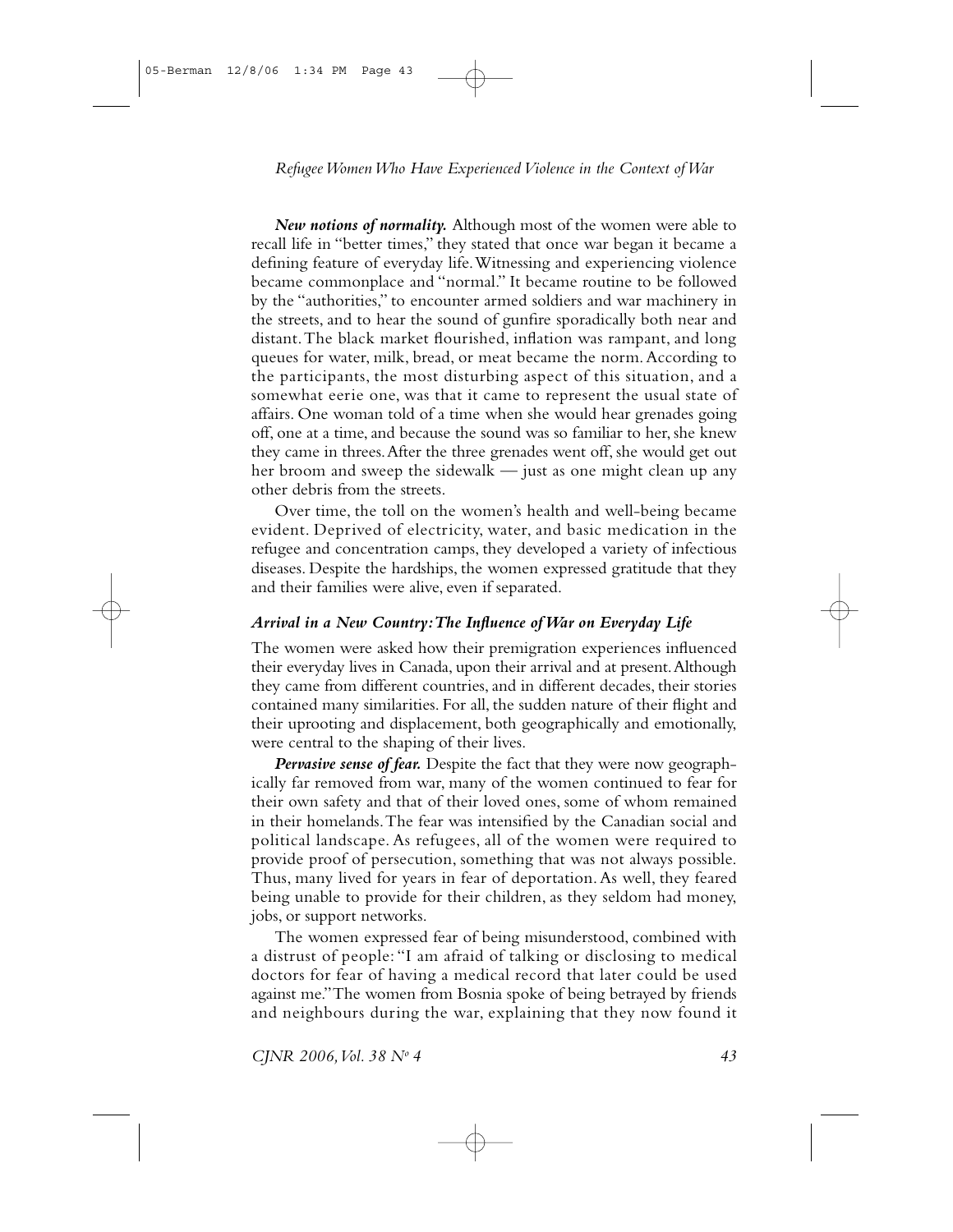difficult to establish trusting relationships, which contributed to their marked sense of isolation.

Selves obscured. Frequently the women reported a loss of the sense of self and identity. The physical and emotional pain they had endured, combined with being in a new country with an unfamiliar language and culture, changed these women. In some cases, they commented that they no longer recognized themselves.

The loss of the lives they had known before coming to Canada had different meanings for the women. Sonia had been a physician in Guatemala but was unable to practise medicine in Canada:

It affects my life, as I do not practise medicine, that for so many years I stayed home and I did not have a status in Canada, certainly all those losses, especially the family and friends that I lost, had an impact on my life and has an impact on my children as well.

Paula added that the loss of her former life greatly affected her everyday life:

I've spent a lot of time living in denial. I was here in Canada, but my mind was somewhere else, and I didn't want to be here.

Raquel continued to question her decision to come to Canada, a country that from her perspective was not particularly welcoming. Paula found herself "constantly thinking about El Salvador, wanting to be there" and stated that she has suffered from depression in recent years. Julia came from El Salvador. She explained that her husband became an alcoholic to "lessen the pain and enable him to talk about everything that happened." After he stopped drinking he was no longer able to talk openly about his trauma and, after several years in Canada, they divorced.

Among and between cultures. Relocation was a difficult process for all the women. After arriving in Canada they encountered numerous barriers. Some commented that they would never fully identify with Canadian life. Most said that their home represented the quintessence of their culture. It was there that they preserved their customs, habits, values, and traditional way of life. As Paula said, "We live in our own world in our house."

Many women expressed discontent with the roles they had to accept, especially during their first years of resettlement. Domesticity characterized their daily lives, a stark contrast to the professional lives they had had in their countries of origin. Paula recalled being isolated in the home for 12 years due to family responsibilities and her husband's uncertain legal status. Similarly, one of the Bosnian women, who had been a prominent fashion designer in her country, was dependent on social assistance despite her concerted efforts to find employment. Every woman told a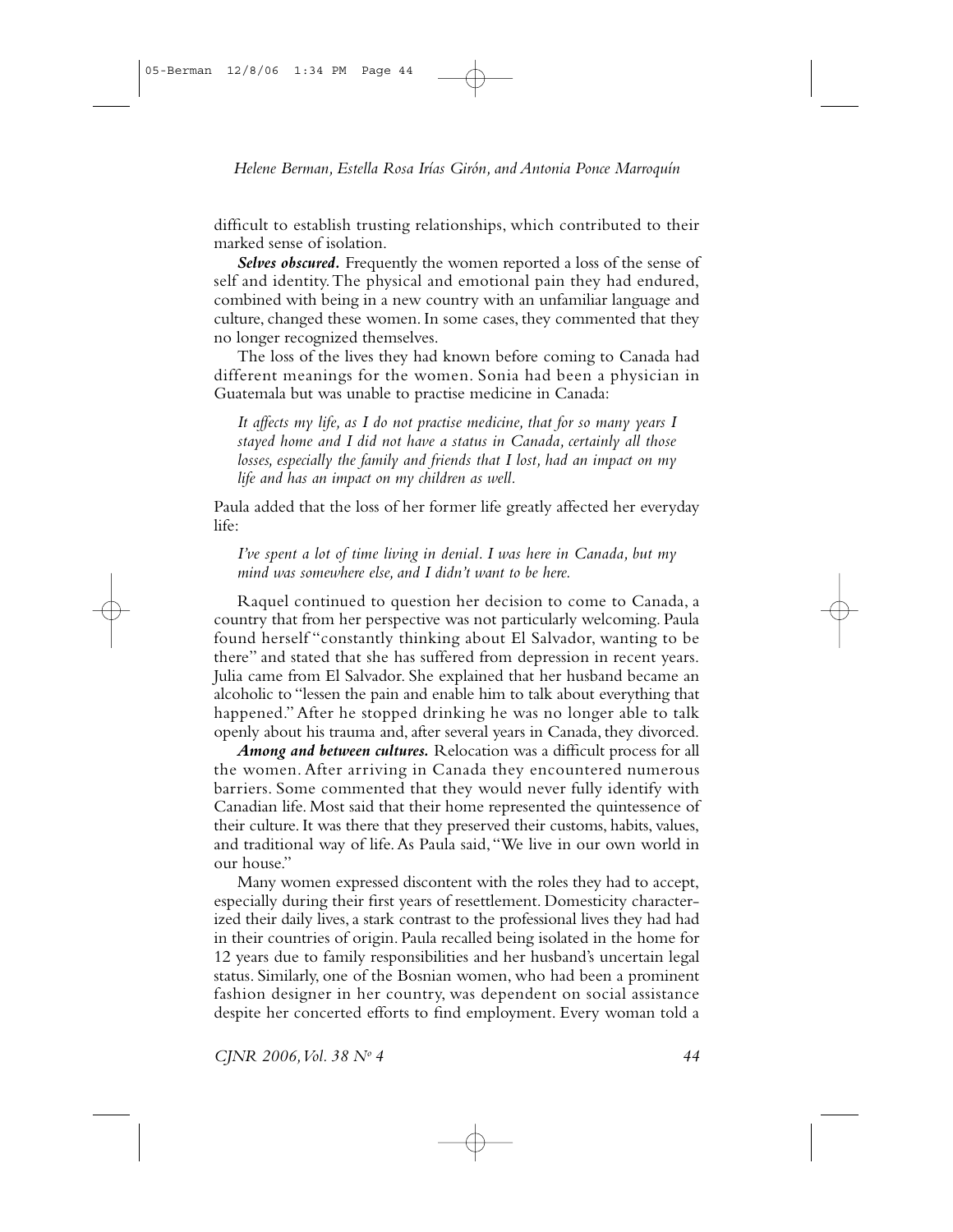story of marginalization and seclusion, which deeply affected their lives. Although they were dedicated to their families, the fact that their roles had been restricted to those of mother and wife left them discouraged, pessimistic, and in some cases depressed.

At the time of the interviews, some of the women had been in Canada for almost 20 years. While they recognized Canada as their home, this reality was always associated with a degree of tension and ambivalence. They praised what they viewed as a Canadian valuing of freedom and security but stressed that they would never consider themselves entirely Canadian. Moreover, they criticized what they viewed as racist and xenophobic attitudes and Canada's failure to give racialized communities the recognition and respect they deserve.

## **New Roots and Old Connections:** Facilitating the Transition to Life in a New Country

The women were asked to discuss what had and had not been helpful to them after their arrival in Canada. In their responses, the positive and negative frequently overlapped. The women reported that programs or services that were intended to be helpful were often delivered in such a way that they were in fact unhelpful. All of the women spoke about the importance of having their basic needs met and reconnecting with family members who had arrived before them. Dolores considered herself fortunate because she had relatives already here. Sonia noted that the most difficult aspect of resettlement was having no one with whom to talk about her experiences. Although she found a physician whom she viewed as trustworthy, she was never asked by him, or anyone else, why she was in Canada. These intangible aspects of life seemed to be much more important to the women than material comforts.

A woman's place in Canada. Several women spoke about the availability of services for women, particularly for women who are experiencing abuse. When asked what was helpful to her, Julia spoke about the greater value placed on women here, as compared to Latin America. "Your life as a woman has worth. We do have support." While some women spoke about services for refugee and immigrant women, others had little knowledge of such services. Fatima, a Bosnian woman, spoke about the lack of violence-related services for women in Bosnia:

We don't have so many services [in Bosnia]...a man could beat up his wife and kids and there is no place where they would be really protected, or if he got drunk or something.... Nobody would really bother to help out, only that embarrassment from some neighbours or workplace, but there were no services like this that you could call the police or if you feel threatened in every way. That is something that they [Canadians] have and we [Bosnians] didn't have.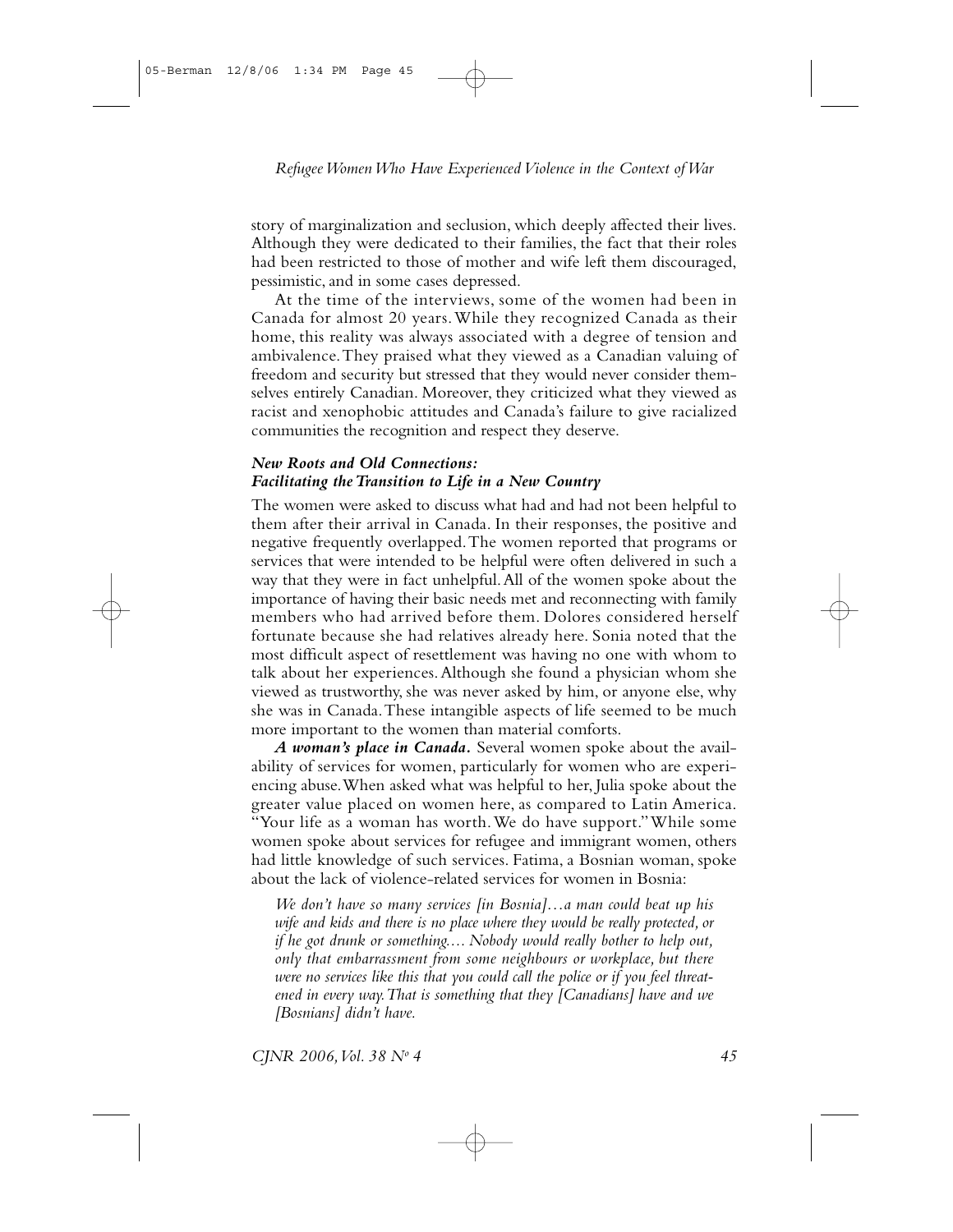Several women expressed frustration with their financial dependence on their husbands. Their lack of confidence was reinforced by the discrimination they endured and the low status accorded to them as refugee women. Although they were aware that they possessed many skills, the fact that their skills were not recognized made them withdrawn, bitter, and voiceless.

Bearing heavy burdens: The centrality of the children. The participants viewed the academic success of their children as validation for their sacrifices. making them feel that they had not suffered in vain. Although the children did not participate in the study, it appeared that their mothers' expectations of them imposed tremendous responsibility on them. As well, several participants shared their concerns about their children not being accepted socially. One woman from El Salvador spoke about the prejudice her children faced at school, with classmates calling them "native Indians." Mira had lived with her children in three countries over a relatively short period. She said her children were having a difficult time adjusting to the Canadian education system:

When we came here, it was a new language. He [her son] didn't know a word, but having experience from being a stranger in another country, he really gave his best to learn English. But then he lost his working habits here, moving to different schools. I think kids go through changes we are not aware of, not at all. I never, ever thought about my son, how he is coping in his classroom, before I went to teachers' college, when I realized I am the only one among all these people who think I am stupid and ignorant because my English was not as good as theirs.

An uncaring system of "care." Encounters with health-care providers were varied. While a few women told of helpful and compassionate responses, many described attitudes they perceived as condescending, patronizing, and demeaning. These concerns were raised by the women from Central America who arrived in the 1980s as well as by the Eastern European women who had migrated more recently. Several of the Central American women commented that, in their view, resettlement assistance has not changed significantly over the years and health and social service professionals continue to lack understanding of the complex circumstances of refugee women. Some described explicit instances of hostility, racism, or other forms of violence. All indicated that, generally, health professionals showed little interest in learning about what had happened to them, and two participants noted that, in response to their efforts to speak openly with their physicians, they were given antidepressant medication.

Two women told of sexual assaults by physicians during prenatal visits. Paula recounted an incident several years after her arrival. A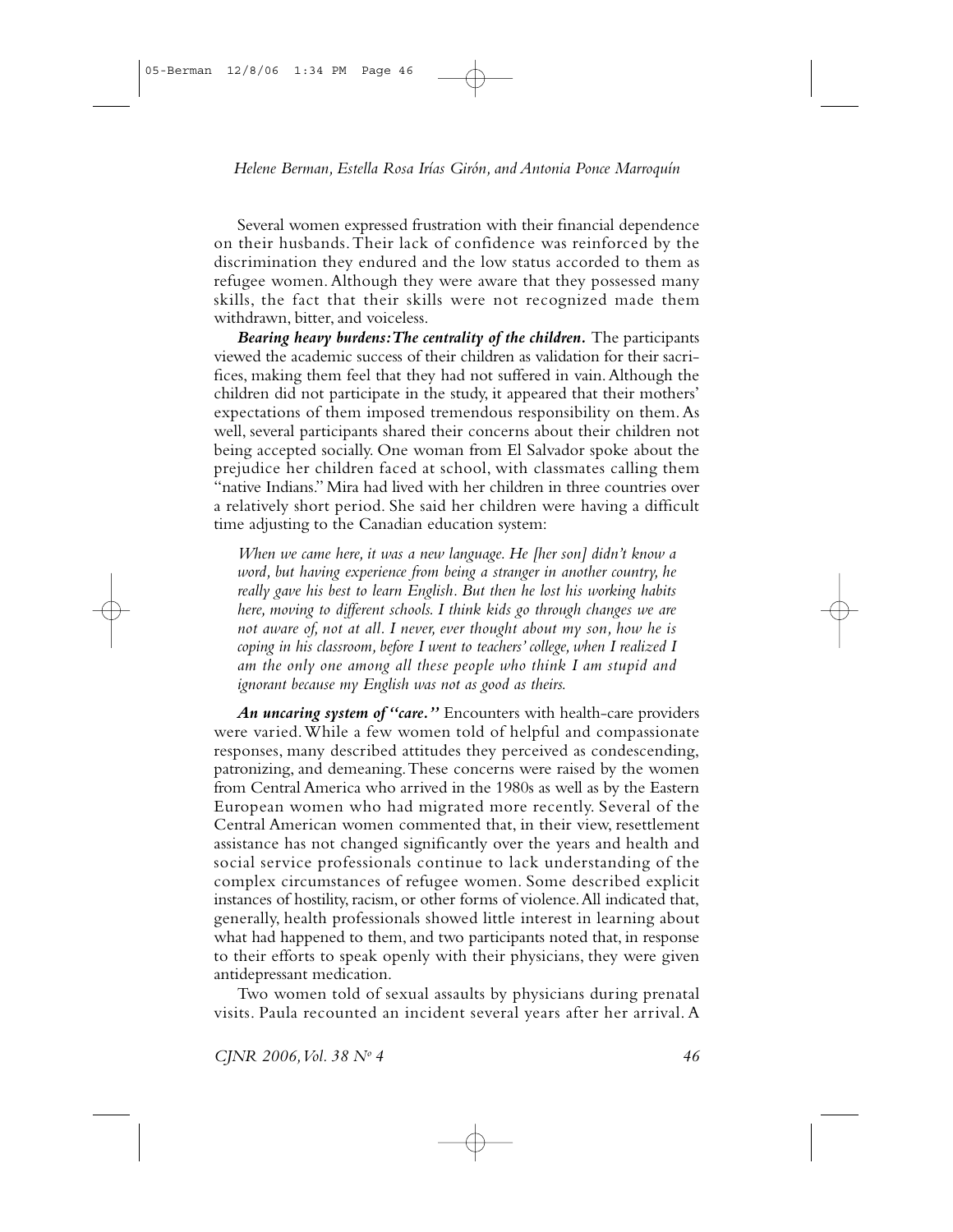physician at a walk-in clinic touched her inappropriately during her first prenatal visit. Too stunned and distressed to do anything at the time, Paula later told her husband what had occurred and subsequently returned to the clinic to inform the chief medical officer. Paula did not know if any action was ever taken against the doctor, but continued to feel a profound sense of violation. Another participant told of a similar experience with a gynecologist. Although she called for her husband, who had been forced to leave the room but was able to stop the abuse as it was occurring, no formal action was ever taken against the physician. In both cases, the women lacked the language skills necessary to articulate what had occurred, as well as information regarding their legal rights; formal action was simply not an option. The women were left with feelings of profound shame and anger that remained with them.

#### Discussion

The women who participated in this research thoughtfully and sensitively shared stories about their lives, how they were shaped by violence in the context of war, and about their efforts to establish themselves and their families in a new and unfamiliar country. Although the interviews often evoked deeply painful memories, the women repeatedly commented that they welcomed the opportunity to talk. Their need to tell, to bear witness to the horrors of war, is not surprising. Aron (1992) discusses the beneficial effects of testimonio for people who have suffered trauma under state-sponsored terrorism. According to Aron, testimonio "validates personal experience as a basis for truth and knowledge, and personal morality as a standard for public virtue" (p. 176).

In this study, the narrative interviews provided a vehicle for denouncing the sexual violence perpetrated against the women. Upon completion of the study, a follow-up invitational forum was held. It was attended by most of the women who participated in the research as well as community leaders, public health nurses, social service providers, and policy-makers. The forum served as a "safe space" for the women. They made a public plea for punishment of the perpetrators and called for the establishment of sustainable programs that are responsive to their distinct needs. In The Blue Room, Agger (1994) writes about the healing effects of testimony: "private shame can be transformed to political dignity, providing a source of knowledge about the methods of the dictatorship, while healing the wounds inflicted through these methods" (p. 10).

Several of the women in this study spoke about depression. The tendency to medicalize and individualize the "narratives of suffering" is discussed from a critical medical anthropological perspective by Eastmond (2000). According to Eastmond, refugees' responses are best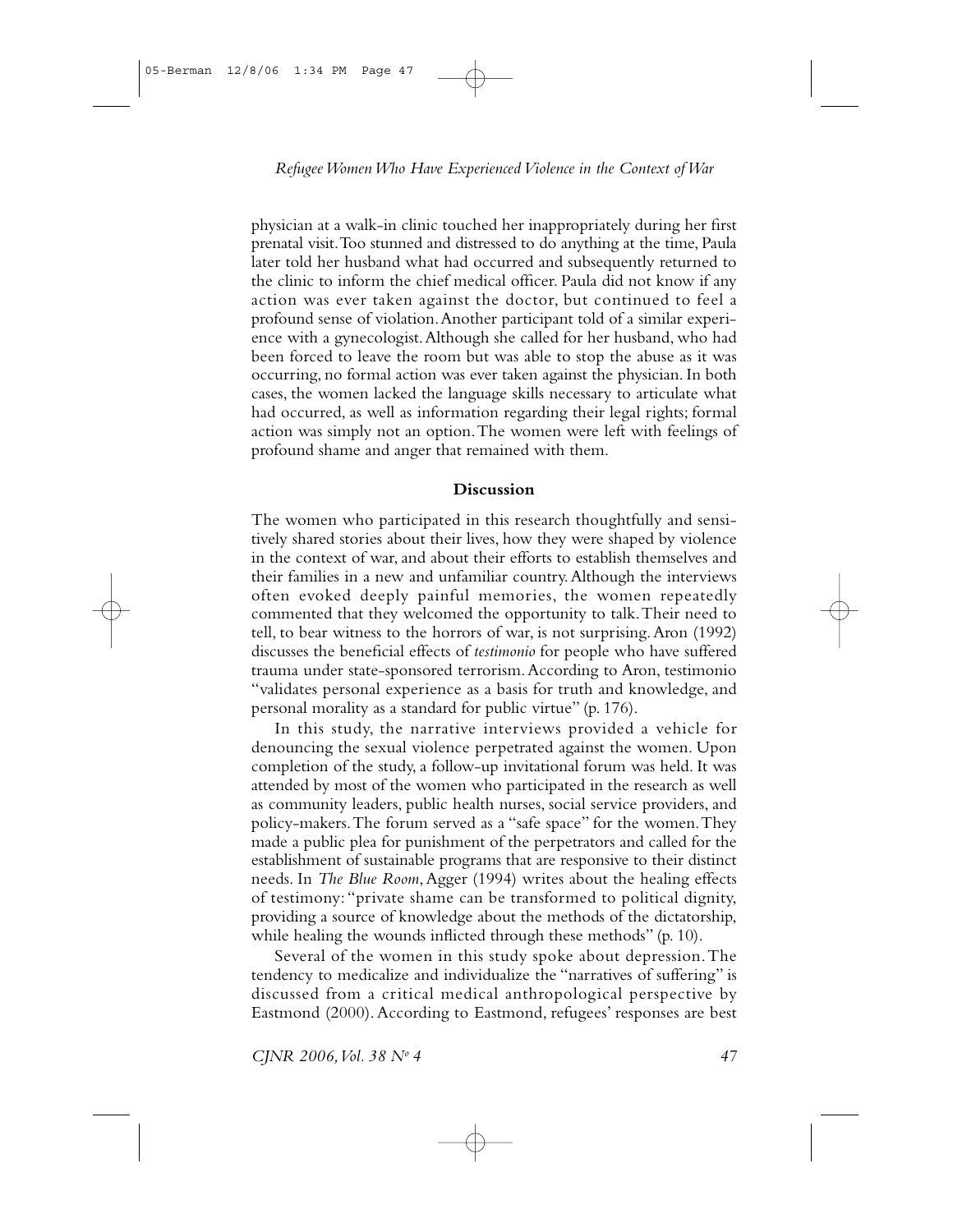analyzed in their own terms and interpretation, situated in the local cultural context of their experience. Like Aron (1992), Eastmond believes that refugee women need to go through the cathartic experience of telling their stories (testimonio) as part of the "meaning-making" process. Further, she asserts that the tendency to label refugee women as "traumatized," and thus to stigmatize them, diverts their attention from the "more multifaceted definitions of their problems" (p. 81), ultimately hindering the process of healing. She implores health providers to approach human suffering from both clinical and anthropological perspectives in order to broaden their understanding of the refugees' experiences. This approach contrasts with deeply entrenched Westernbased scientific models, which often are unable to yield comprehensive understanding of the needs and concerns of refugee women.

Many of the participants in the study displayed a sense of resignation, saying that they were "just surviving." The refugee women who arrived several decades ago and those with non-transferable occupational skills were more likely to be isolated in their homes, "stuck" on social assistance, or relegated to unskilled jobs. Although the women had come to Canada with valuable skills, their credentials were not recognized and they found themselves de-skilled and with few prospects. A Guatemalan woman who had been a teacher in her home country reported that, in a private conversation, her ESL teacher had implied that newcomers refugees in particular — were expected to become manual labourers. As lack of language proficiency was identified as a major barrier to employment, the women realized that they had to make Herculean efforts to overcome the obstacles they encountered every day. Other barriers identified by the women were poor housing, poor health status, lack of proper access to health care and counselling, isolation, rejection, racism and other forms of violence, culture shock, and powerlessness.

The women in the study were cut off from their traditional support systems, from family, friends, and a sense of community, and they had all experienced trauma, directly or indirectly. They felt uprooted, confused, and disconnected. While a few of the women seemed satisfied with the quality of services they received upon arriving, most expressed dissatisfaction with the services provided to them. The general feeling was that, instead of mutually agreeing upon a plan of action, health and service providers assumed the role of "expert" and decided what was in the best interests of the women. The women were disheartened by what they perceived as the patronizing attitudes of service providers, and most expressed the need for greater understanding.

The findings from this research have implications for all health providers. Undoubtedly, the premigration and postmigration experiences of women refugees deeply affect their physical and emotional health and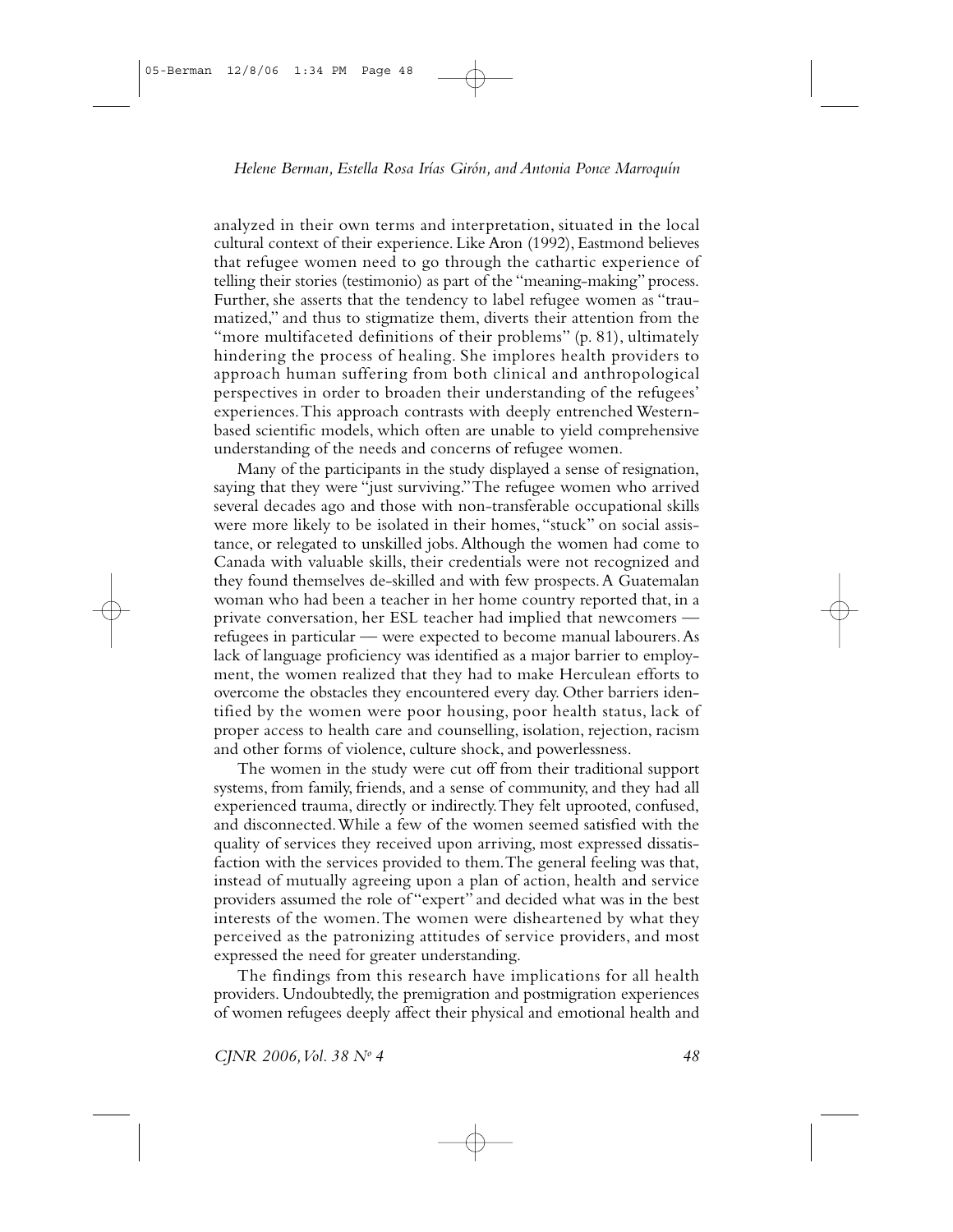can have a significant impact on the resettlement process. Many challenges in developing programs for refugee women have been identified. Much of the literature on existing programs is based on American programs that place the emphasis on health and well-being from a biomedical perspective. Many of these programs lack a holistic thrust and instead focus on the physical health of refugees, prioritizing vaccinations and parasite screening (Ford, 1995; Kennedy, Seymour, & Hummel, 1999).

One challenge addressed by both Goodburn (1994) and DeSantis (1997) is the fear and mistrust of refugees who have experienced persecution at the hands of untrustworthy officials. Health providers who rely on a foundation of trust in the relationship face challenges in establishing programs for this group. Most notably, refugees may be reluctant to approach the health-care worker with their specific needs. Therefore, developing trust must be a priority in caring for refugees, whether at the individual or the community level.

We need comprehensive approaches that include examination of societal, institutional, and individual factors that impact on health. The trauma of migration, racism, marginalization, and exclusion, and the dynamics of violence should be considered in tandem with assessment of the health needs of refugee women. Efforts to reduce the women's sense of isolation should be promoted through active outreach strategies and the deployment of public health or community nurses. Fluency in the person's language is a necessity, as is knowledge about the community's social and historical experiences. The unique and very challenging circumstances of refugee women have prompted a movement towards contextualized care. Such care takes into account the intersectionalities of oppression and includes a comprehensive analysis of gender, class, culture, and the political environment (Adams & Assefi, 2002; Atlani & Rousseau, 2000; Gasser, Dresden, Keeny, & Warren, 2000; Guruge & Khanlou, 2004; Jiwani, 2001; Sidieris, 2003; Whittaker, Hardy, Lewis, & Buchan, 2005).

One limitation of this research concerns the nature of the sample. As a group of well-educated women, the participants possessed resources and opportunities that would not be shared by refugee women with less education. Thus, research with refugee women from more varied socioeconomic backgrounds would yield more comprehensive understandings. Another limitation is the inclusion of women who had arrived in Canada during two distinct periods. Finally, it might be argued that the inclusion of women from different ethnocultural backgrounds was a limitation. However, we are reluctant to advocate ethnospecific research because of the tendencies in both scholarly and popular media to reinforce unwarranted stereotypes (Dossa, 2004; Jiwani, 2001).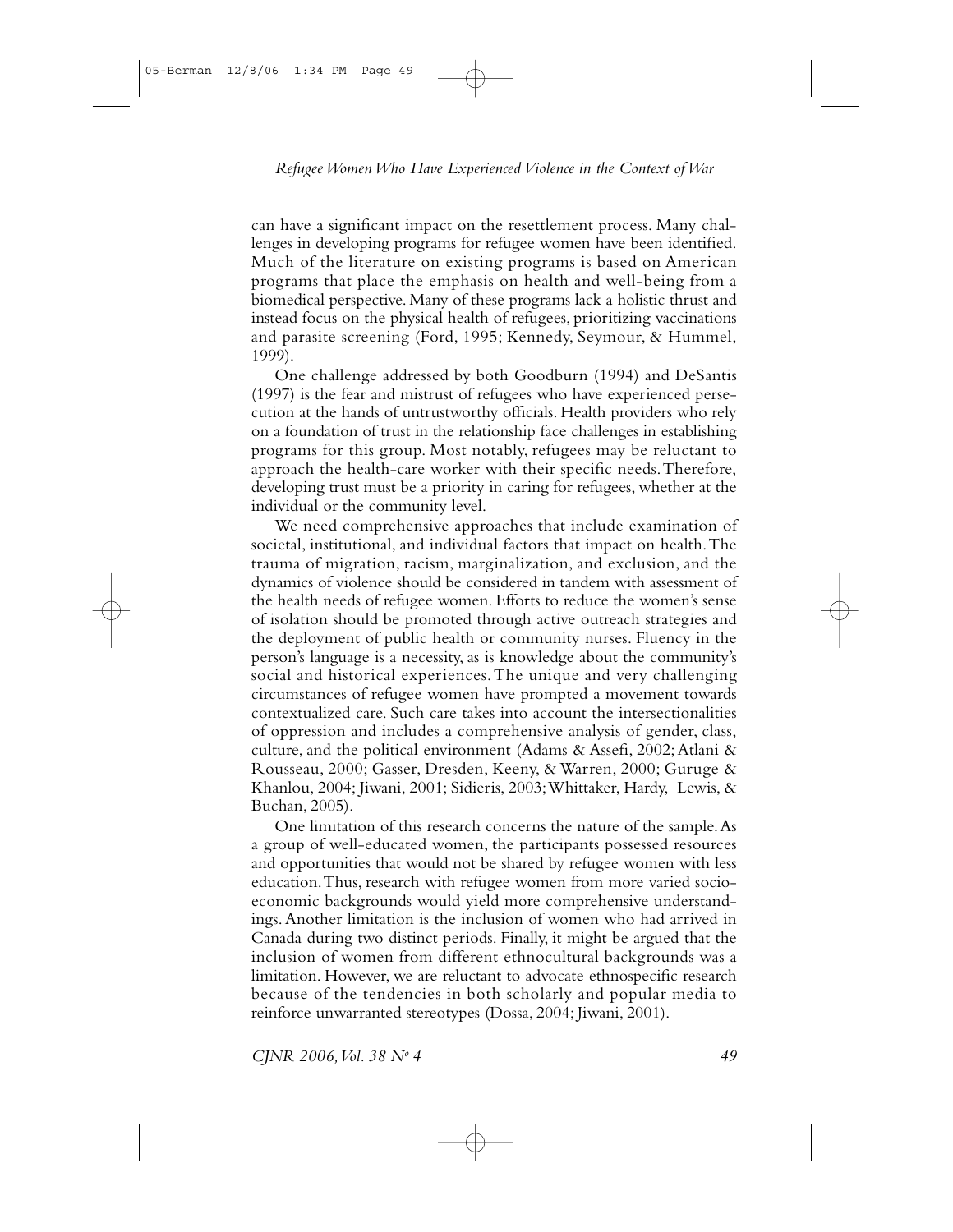The stories told by the women who participated in this research are just a beginning. From their position in the margins of society, these courageous women do not need nurses or other health professionals to tell them how they should live, or to individualize their problems and deflect attention from the larger social, cultural, and structural barriers they face. Nor do they need medication to lessen the pain. Rather, they need social spaces and networks that can sustain the element of struggle and a belief in the possibilities for change; they need jobs and people to whom they can talk openly and honestly, without fear of retribution or judgement.

## References

- Adams, K., & Assefi, N. (2002). Primary care refugee medicine: General principles in the postimmigration care of Somali women. Primary Care Update for  $Ob/Gyns$ ,  $9(6)$ ,  $210-217$ .
- Agger, I. (1994). The blue room: Trauma and testimony among refugee women.  $A$ psycho-social exploration. London: Zed Books.
- Apfelbaum, E. R. (2000). And now what, after such tribulations? Memory and dislocation in the era of uprooting. American Psychologist, 55, 1008-1013.
- Arat-Koc, S. (2000). NAC's response to the Immigration Legislative Review Report "Not Just Numbers: A Canadian Framework for Future Immigration." Canadian Woman Studies/Cahiers des Femmes, 19(3), 18-23.
- Aron, A. (1992). Testimonio: A bridge between psychotherapy and sociotherapy. In E. Cole, O. Espin, & E. Binghamton Rothblum (Eds.), Refugee women and their mental health: Shattered societies, shattered lives (pp. 173-189). New York: Harrington Park Press.
- Aron, A., Corne, S., Fursland, A., & Zelwer, B. (1991). The gender-specific terror of El Salvador and Guatemala: Post-traumatic stress disorder in Central American refugee women. Women's Studies International Forum, 14(1/2),  $37 - 47$ .
- Atlani, M., & Rousseau, C. (2000). The politics of culture in humanitarian aid to women refugees who have experienced sexual violence. Transcultural Psychiatry, 37(3), 435-449.
- Beiser, M. (1999). Strangers at the gate: The Boat People's first ten years in Canada. Toronto: University of Toronto Press.
- Berman, H. (2000). The relevance of narrative research with children who witness war and children who witness woman abuse. Journal of Aggression, Maltreatment and Trauma, 3(1), 107-125.
- Black, M. (1998). Girls and war: An extra vulnerability. People and the Planet,  $7(3), 24-25.$
- Bourke, J. (2006). War and violence. Thesis Eleven, 86(1), 23-38.
- Bowen, D. J., Carscadden, L., Beighle, K., & Fleming, I. (1992). Post-traumatic stress disorder among Salvadoran women: Empirical evidence and description of treatment. Women and Society. Special Issue: Refugee Women and Their Mental Health: Shattered Society, Shattered Lives II, 13(3), 267-280.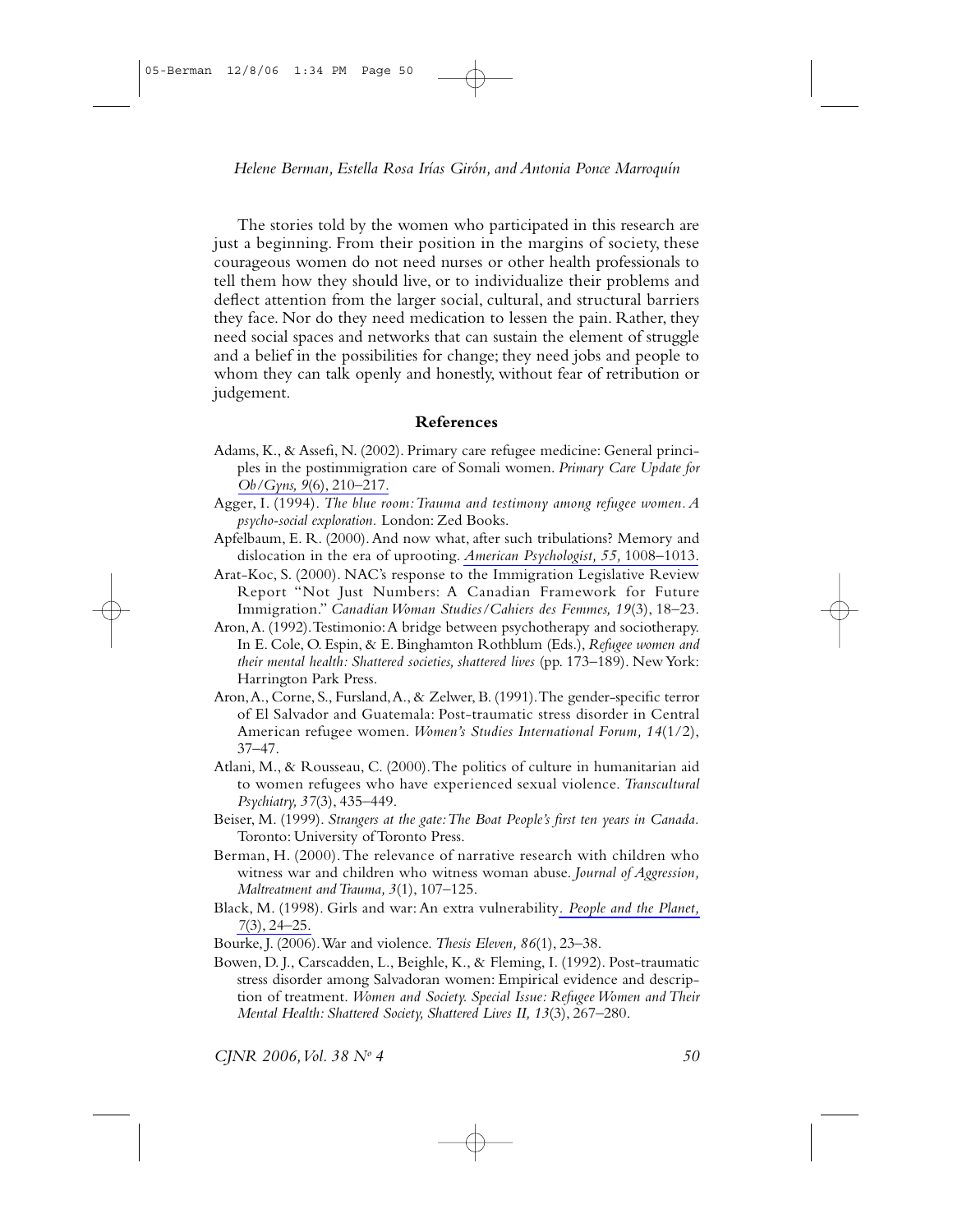- Bracken, P. J. (1998). Hidden agendas: Deconstructing post-traumatic stress disorder. In D. Summerfield et al. (Eds.), Rethinking the trauma of war. London: **SCE**
- Cardozo, B. L., Talley, L., & Crawford, C. (2004). Karenni refugees living in Thai-Burmese border camps: Traumatic experiences, mental health outcomes, and social functioning. Social Science and Medicine, 58(12), 2637-2644.
- Citizenship and Immigration Canada. (1998). Building on a strong foundation for the twentieth century: New directions for immigration and refugee policy and legislation. Ottawa: Minister for Public Works and Services Canada.
- Copelon, R. (1995). Gendered war crimes: Reconceptualizing rape in time of war. In J. Peters & A. Wolper (Eds.), Women's rights, human rights: International feminist perspectives. New York and London: Routledge.
- Copelon, R. (1999). Surfacing gender: Reengraving the crimes against women in humanitarian law. In N. Dombrowski (Ed.), Women and war in the twentieth century: Enlisted with or without consent. New York and London: Garland.
- Crisp, J. (2001). Mind the gap! UNHCR, humanitarian assistance and the development process. International Migration Review, 35(1), 168-191.
- DeSantis, L. (1997). Building healthy communities for immigrants and refugees. Journal of Transcultural Nursing, 9(1), 20–31.
- Dossa, P. (2004). Politics and poetics of migration: Narratives of Iranian women from the diaspora. Toronto: Canadian Scholars' Press.
- Drumbl, M. (2000). Punishment goes global: International criminal law, conflict zones, and gender inequality. Canadian Woman Studies, 19(4), 22.
- Eastmond, M. (2000). Refugees and health: Ethnographic approaches. In F.L. Ahearn Jr. (Ed.), Psychosocial wellness of refugees: Issues in qualitative and quantitative research. New York and Oxford: Berghahn Books.
- Eytan, A., Gex-Fabry, M., Toscani, L., Derro, L., Loutan, L., & Bovier, P. (2004). Determinants of post-conflict symptoms in Albanian Kosovars. Journal of Nervous and Mental Disease, 192(10), 664-671.
- Farias, P.J. (1991). Emotional distress and its sociopolitical correlates in Salvadoran refugees: Analysis of a clinical sample. Culture, Medicine and Psychiatry, 15(2), 167-192.
- Fenta, H., Hyman, I., & Noh, S. (2004). Determinants of depression among Ethiopian immigrants and refugees in Toronto. Journal of Nervous and Mental Disease, 192(5), 363-372.
- Forbes Martin, S. (2004). Refugee women, 2nd ed. Lanham, MD: Lexington.
- Ford, M. (1995). Innovations in refugee health care. Caring: The National Association for Home Care Magazine, 14(12), 32-35.
- Franz, B. (2003). Bosnian refugee women in (re)settlement: Gender relations and social mobility. Feminist Review, 73, 86.
- Friedman, M., & Jaranson, J. (1994). The applicability of the posttraumatic stress disorder concept to refugees. In A. J. Marsella, T. Bornemann, S. Ekblad, & J. Orley (Eds.), Amidst peril and pain: The mental health and well-being of the world's refugees. Washington: American Psychological Association.
- Gafner, G., & Benson, S. (2001). Indirect ego-strengthening in treating PTSD in immigrants from Central America. Contemporary Hypnosis, 18(3), 135-144.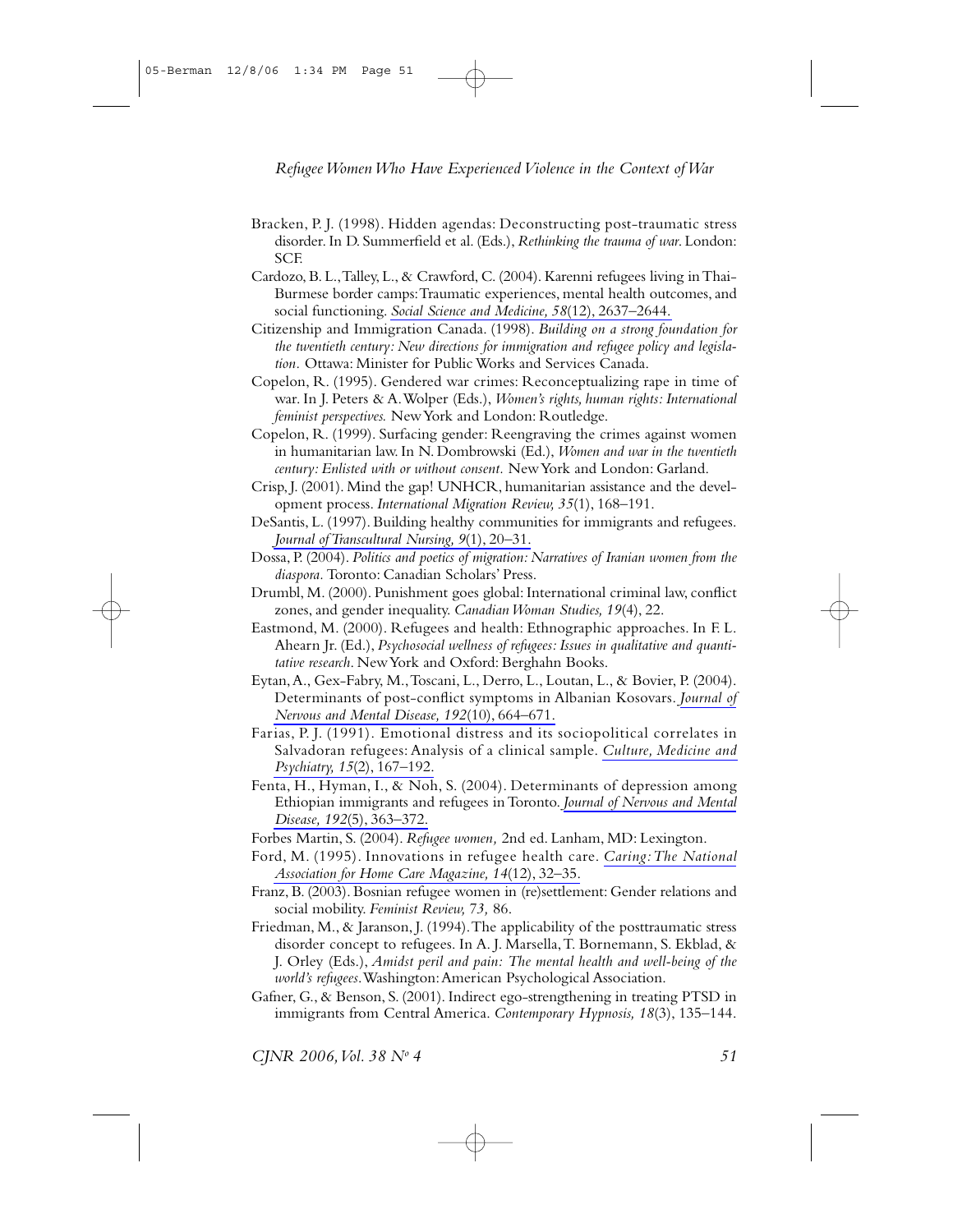- Gasser, N., Dresden, E., Keeny, G., & Warren, N. (2000). Status of women and infants in complex humanitarian emergencies. Journal of Midwifery and Women's Health, 49, 7-13.
- Goodburn, A. (1994). A place of greater safety. Nursing Times, 90(24), 46–48.
- Guruge, S., & Khanlou, N. (2004). Intersectionalities of influence: Researching the health of immigrant and refugee women. CJNR,  $36(3)$ , 2-47.
- Hyndman, J. (2000). Gender and Canadian immigration policy: A current snapshot. Canadian Woman Studies, 19(3), 7-10.
- Hynes, H. P. (2004). On the battlefield of women's bodies: An overview of the harm of war to women. Women's Studies International Forum, 27(5/6),  $431 - 445.$
- Jiwani, Y. (2001). Intersecting inequalities: Immigrant women of colour, violence, and health care. Vancouver: FREDA Centre. Available online: http://www. harbour.sfu.ca/freda/pdf/inequal.pdf
- Kennedy, J., Seymour, D. J., & Hummel, B. J. (1999). A comprehensive refugee health screening program. Public Health Reports, 114(September/October), 469-477.
- Laban, C., Gernaat, H., Komproe, I., van der Tweel, I., & de Jong, J. (2005). Postmigration living problems and common psychiatric disorders in Iraqi asylum seekers in the Netherlands. Journal of Nervous and Mental Disease, 193(12), 825-832.
- Liebling, H. (2003). Women's war experiences: Sexual violence and torture during civil war years in Luwero. Impact, 4, 22.
- Malone, L. A. (1996). Beyond Bosnia and *In re Kasinga*: A feminist perspective on recent developments in protecting women from sexual violence. Boston University Law Journal, 14, 319-341.
- Mishler, E. (1986). The analysis of interview-narratives. In T. R. Sarbin (Ed.), Narrative psychology: The storied nature of human conduct (pp. 233–255). New York: Praeger.
- Momartin, S., Silove, D., Manicavasagar, V., & Steel, Z. (2004). Complicated grief in Bosnian refugees: Associations with posttraumatic stress disorder and depression. Comprehensive Psychiatry, 45, 475-482.
- Moussa, H. (1998). Violence against refugee women: Gender oppression, Canadian policy and the international struggle for human rights. Resources for Feminist Research, 26(3/4), 79.
- Muecke, M. (1992). New paradigms for refugee health problems. Social Science and Medicine, 35(4), 515-523.
- Nikolic-Ristanovic, V. (Ed.). (2000). Women, violence, and war: Wartime victimization of refugees in the Balkans. Budapest and New York: Central European University Press.
- Not just numbers: A Canadian framework for future immigration. (1998). Ottawa: Government of Canada.
- Pratt, K. M., & Fletcher, L. E. (1994). The case for international prosecutions of rape and gender-based violence in the former Yugoslavia. Berkeley's Women Law Journal, 9, 77-103.